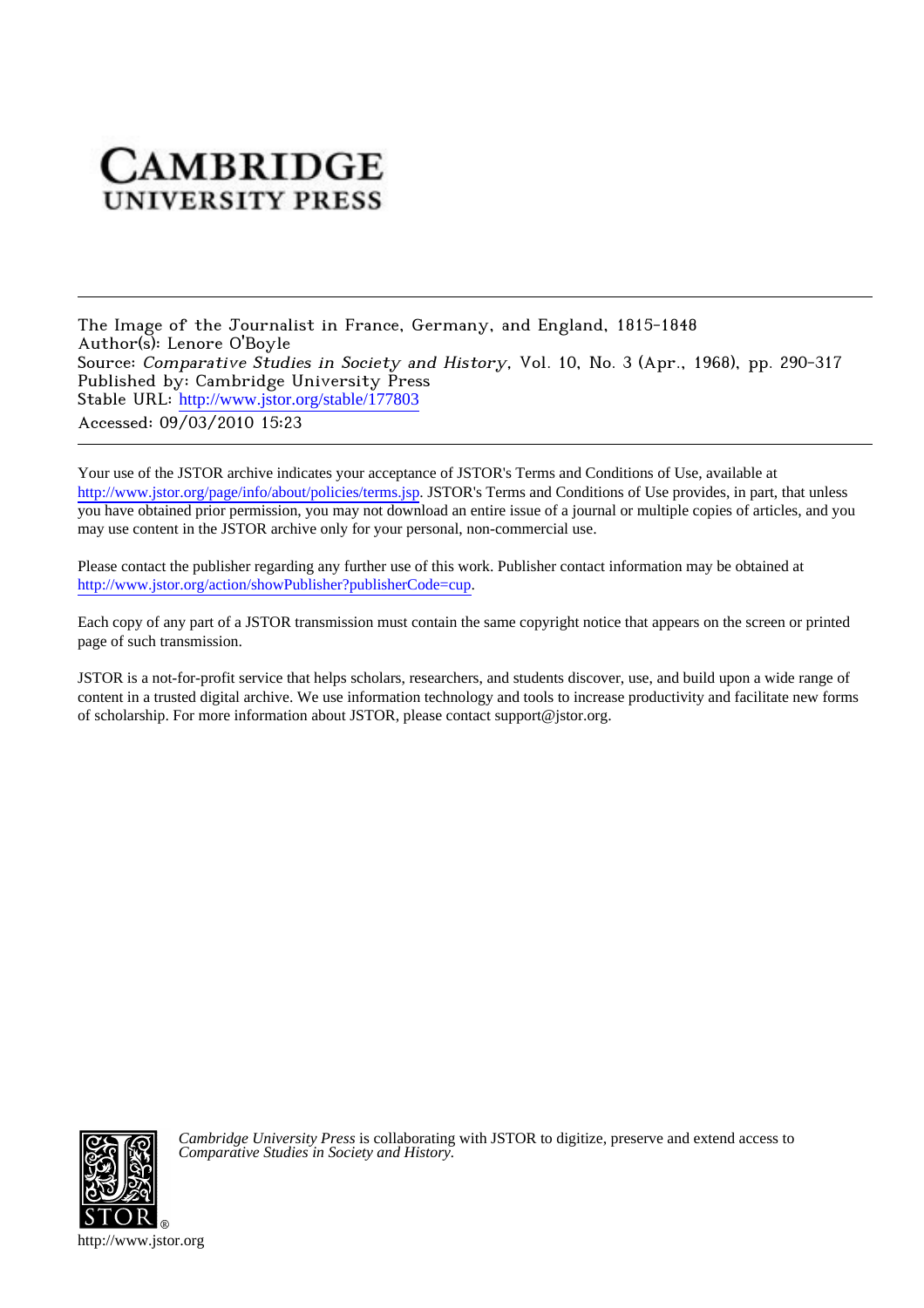# THE IMAGE OF THE JOURNALIST IN FRANCE. GERMANY, AND ENGLAND, 1815-1848 \*

The growth of the professions in the nineteenth century occurred as a process of specialization; distinct functions separated out of certain broad categories of activity. The church, the law, and medicine were the matrices from which new professions emerged and became differentiated in response to the growing needs of an increasingly complex society. The reasons for that complexity were in the main economic and stemmed from the industrialization of the first half of the century.

Within the limits of this pattern, however, the development of individual professions varied from one country to another, and the history of journalism demonstrates how an occupational group could have a different function and importance depending on the kind of society in which it operated. In general, the history of journalism conformed to the Western European pattern of professional development, insofar as it was a response to the increasing literacy, growing wealth, and improvements in communications and printing techniques that came with industrialization. Everywhere the emergent figure of the journalist had to be differentiated from a stratum of educated men with pretensions to social leadership, a group comprising the artist, the teacher, and the political leader. In France, Germany, and England, however, the process of separating journalism from related activities took rather different forms. While in each country the occupation combined belles lettres, reporting, and political agitation, still in each case these component elements were combined in different proportions; the variation is explicable only in terms of dissimilarities in economic and political systems.

The economic system was determinative in that a certain kind of newspaper press could emerge only at a certain stage of industrial society. That is, only an economically advanced society could produce a newspaper press that supported itself completely from sales to a mass reading public and from paid advertisements. Without such an economic basis the newspaper press was either ineffectual or had to rely on political subsidy. Likewise journalism as a full-time occupation with its own standards of performance and moral integrity, and at least a degree of social status, could appear only when the

<sup>\*</sup> The author is grateful to the American Association of University Women for financial help provided during the work on this essay.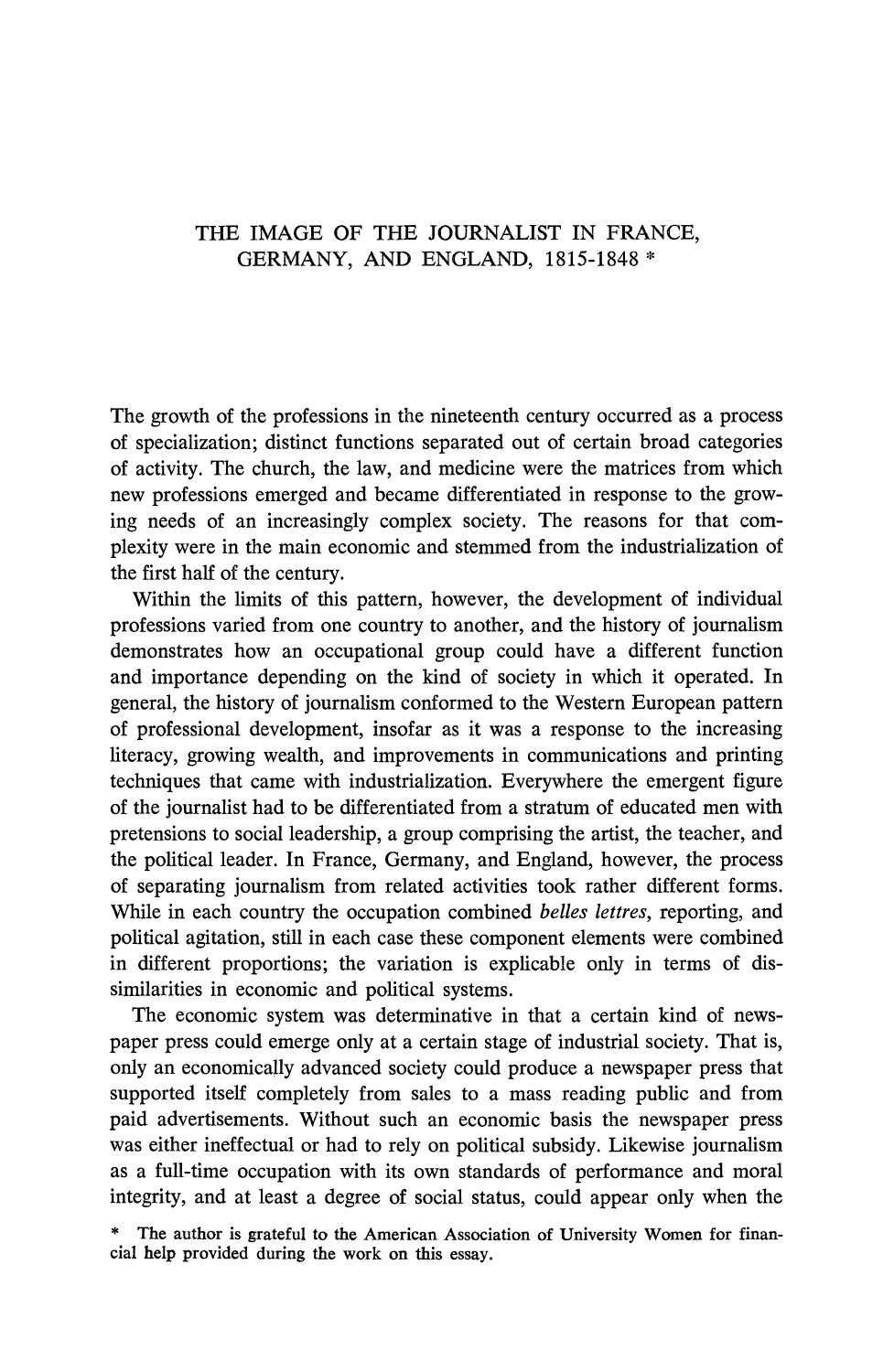newspaper press had become a profitable business enterprise. Still the economic factor is by itself not enough to explain the position of the newspaper press. The economic situation in France and Germany in the early nineteenth century, for example, was different, but hardly different enough to account for the striking contrasts in the press of the two countries. Account must therefore be taken of the political factor: the nature of the press in each country was crucially affected by the existing distribution of political power. In France, where the middle class increasingly monopolized power, newspapers were essentially instruments of party, weapons used by one section of the middle class against another. The German press reflected the conflict between absolute governments, employing censorship and subsidies, and an emergent middle class demanding a share in government. In England an advanced middle class achieved political compromise with the aristocracy and devoted its chief energies to economic matters, so that the great dailies concentrated on advertising and news rather than politics. In contrast to France and Germany, however, England had a laboring class strong enough to produce a newspaper press devoted to social grievances, and as such was an acutely felt threat to the upper classes.

The interaction of political and economic factors can be analyzed through a comparative study of journalists in the first half of the century in France, Germany, and England. The study can best be focussed through comparison of the attitudes towards the newspaper press, and the image of the journalist in these societies: what was the newspaper press judged to be, how did the journalist see himself, and how was he viewed by other social groups?<sup>1</sup>

# **FRANCE**

In France the journalist was slow to define a role distinct from that of the artist, politician, and financier, and to lose a reputation for venality and social inferiority. The chief reason for this was doubtless the relatively backward state of the French economy, which remained predominantly agrarian, with a small business community not much inclined to innovation and dominated by finance rather than industry. There was little paid advertising, nor was there a mass reading public, and in consequence French newspapers could not build up the kind of revenue that would have made them a profitable or even self-supporting business. They remained financially dependent

<sup>&</sup>lt;sup>1</sup> It may be objected at the outset that journalism does not qualify as a profession, and if one adopts a rigorous definition of a profession, stressing possession of a systematic body of knowledge acquired through a long specialized training, then the objection is valid. Decisive, however, is the fact that journalism was commonly regarded in the nineteenth century as a profession and is now. It requires considerable education and experience, and the journalist does as a rule have access to certain information denied the ordinary person.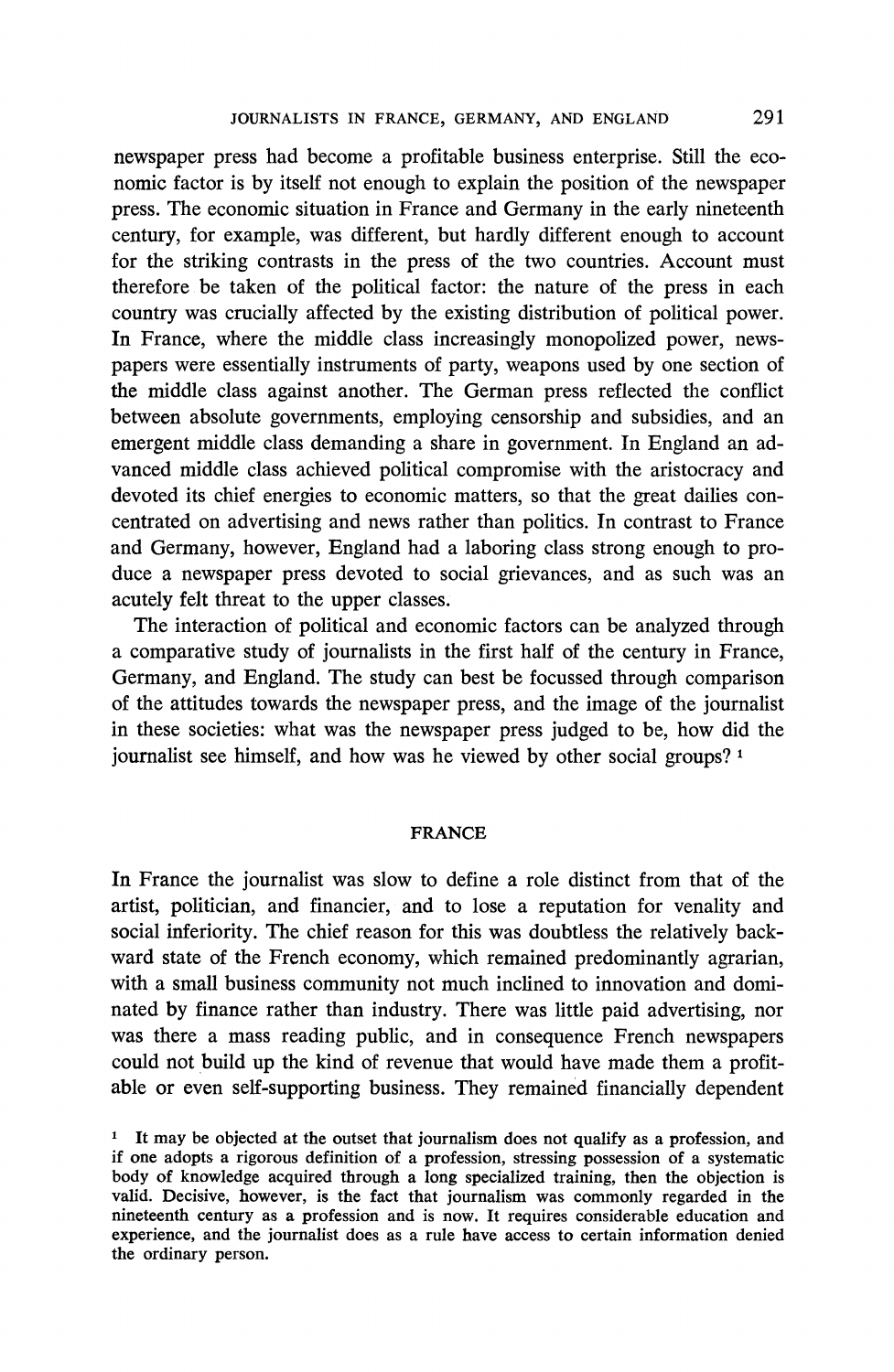on the various political parties, and thus highly politicized and partisan. The critic Alphonse Karr wrote that "There are only two kinds of newspapers: those that approve and support the government, whatever it does, and those that blame and attack it. whatever it does." 2

To successive governments, accordingly, the newspaper press appeared as a political force requiring regulation. Preliminary censorship was abandoned in 1819, but other means of control were always in use. There were burdensome stamp taxes, and in 1819 a system of caution money was instituted. Under this system the owner of a newspaper was required to deposit a fairly large sum with the government as surety for the payment of any fines that might be levied in the future. The aim was both to restrain individual owners by the threat of loss and to ensure that newspapers were controlled by the prosperous classes opposed to revolution. Such financial measures, however, probably only accentuated the political character of the press, since ownership was thus confined to the wealthy middle class who already dominated political life and who regarded the press chiefly as a means to political influence. The highly successful if controversial press-magnate Émile de Girardin, a strong critic of the system, argued that this kind of control only prevented independent individuals from setting up newspapers while it did nothing to hinder the political parties or the rich; the parties could always raise enough money to establish a newspaper. The effect, in Girardin's words, was "to create for the benefit of some great feudatories a privilege by which the exclusive exploitation of public opinion is delivered to them as a monopoly, and thus to create in the state an aristocracy the more redoutable in that it is unrecognized." <sup>3</sup> In a situation in which no writer could express views that differed from those of the newspaper owners, to the German poet Heinrich Heine it seemed that the French press suffered from an unofficial censorship more oppressive than the government censorship of Germany.<sup>4</sup>

Opponents of caution money further claimed that it resulted in reducing the number of newspapers so that all varieties of existing opinion were not reflected in the press. Moreover the papers that did survive naturally gained in importance, and a naive observer might easily believe that these newspapers represented a small number of powerful, unified parties. "Twelve newspapers

<sup>&</sup>lt;sup>2</sup> Alphonse Karr, Les guêpes, 3 vols. (Paris, 1858), I, 9. On the French newspaper press during this period there is the standard work of Eugène Hatin, *Histoire politique* et littéraire de la presse en France, 8 vols. (Paris, 1859-1861), and the indispensable study by Irene Collins, The Government and the Newspaper Press in France, 1814-1881 (New York, 1959).

Émile de Girardin, "De la presse périodique au dix-neuvième siècle", Études politiques (Paris, 1842), pp. 345-46.

<sup>&</sup>lt;sup>4</sup> Heinrich Heine, "Lutezia", Sämtliche Werke, Oskar Walzel and others (eds.), 10 vols. (Leipzig, 1911, 1912, 1920), IX, 66-67. German observers often noted the pressure exerted by the French press on political and social life, and its corruption of public opinion. See Klara Kautz, Das deutsche Frankreichbild in der ersten Hälfte des 19. Jahrhunderts (Cologne, 1957), p. 75.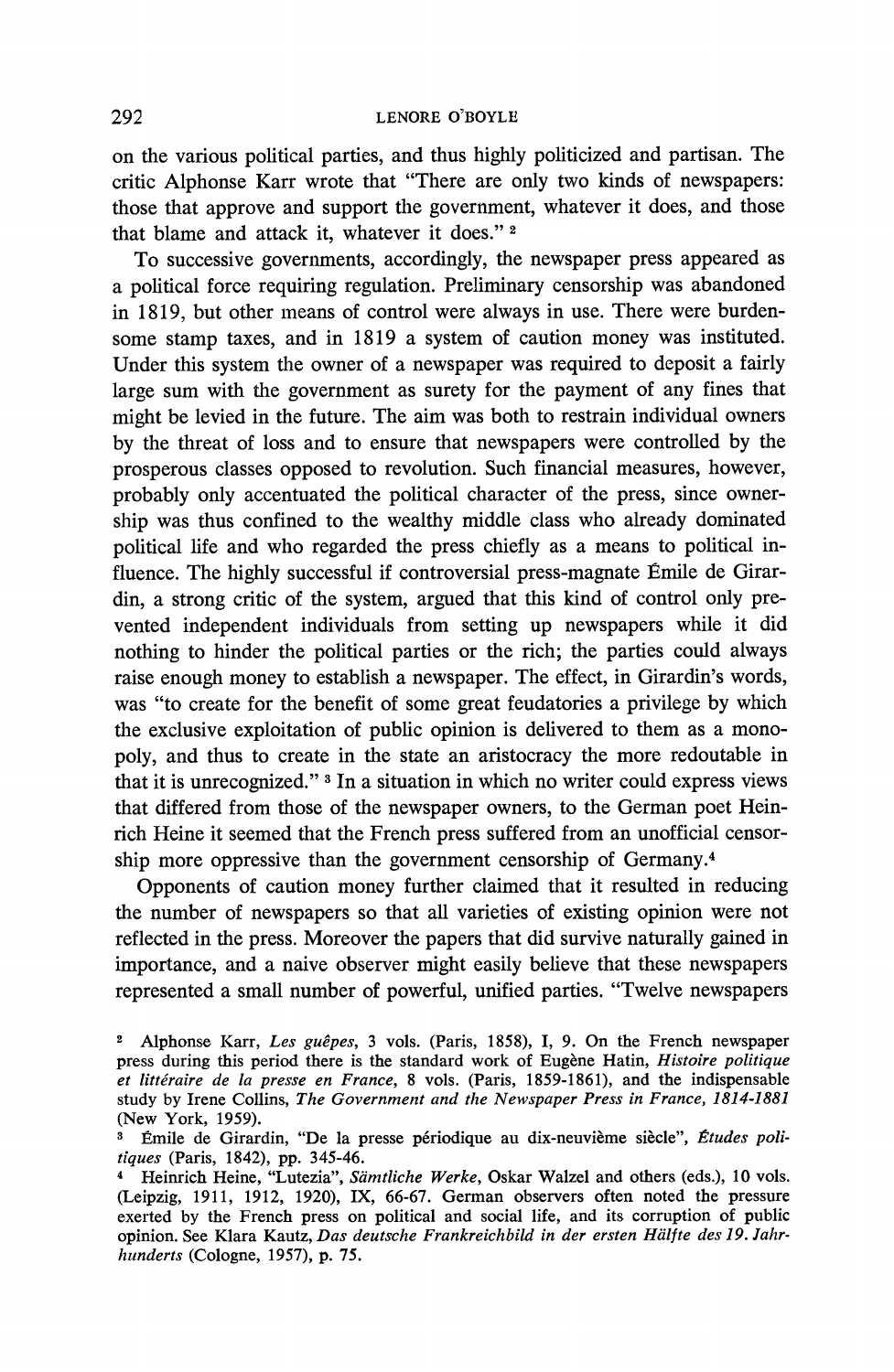that divide France among them," wrote Honoré de Balzac, "are twelve nowers as strong or even stronger than the seven ministers, for they overthrow the ministers but themselves remain in existence: whereas a hundred newspapers are no longer to be feared...."<sup>5</sup> Girardin suggested that the government abandon caution money and permit free entry into the newspaper field, then make up for the resulting revenue loss by dropping subventions to the government-supported press. The government would be stronger in the end, since it would find that it could always count on a certain amount of voluntary press support. In any case Girardin thought caution money ineffective as a restraint since newspapers preferred to pay fines to losing subscribers, and they found that the best way to keep subscribers was to play up political and social dissensions; given a steady diet of such journalism, the most objective reader was bound to end a political sectarian. Girardin concluded that the basic solution to the unhealthy condition of the press was to reduce to a minimum the financial burdens attached to starting a paper, so that anyone who seriously wanted his own newspaper could have it. Then more newspapers would be established and more views and interests find a hearing. In this variety, opinions would neutralize each other, and the average reader would be freer to form his own views.<sup>6</sup>

In time the extreme political orientation of the press was modified, though only partially as the result of economic growth. Change came about because of the increase in literacy and the formation of a new reading public that was no longer so engrossed in politics, and because of the increase in paid advertising that lessened the financial dependence of the press on the political parties. In 1836 Girardin started the *Presse*, a major venture in the newspaper field that he hoped would inaugurate a new type of journalism. The paper sold at forty francs, exactly half the usual price of the time. Girardin calculated that the revenue lost through the lower price would be made up by an enlarged body of subscribers attracted by the paper's cheapness, and by an expansion of advertising. Advertising and circulation would react favorably on each other, as business men would want to advertise in a paper of mass circulation, and readers would prefer a paper with many advertisements. The project was Girardin's answer to the difficulties of the political press, which had to rely on political subsidy because circulations were too small to attract advertisers. It was also aimed at the "petit journal", the small paper that did not deal with politics and consequently was exempt from the stamp tax and caution money, but was at least as meretricious and certainly more offensive than the political newspapers. Directors, actors, and actresses were compelled to pay to avoid bad reviews in the "petit journal"; tradespeople paid to have

Honoré de Balzac, "Enquête sur la politique des deux ministères", Œuvres complètes, 24 vols. (Paris, Michel Lévy Frères, Éditeurs, 1869-1876), XXIII, 264.

É. de Girardin, "De la liberté de la presse et du journalisme", Études politiques, p. 414. Girardin took a large part in the extensive debate on caution money in the Chamber of Deputies in August 1835.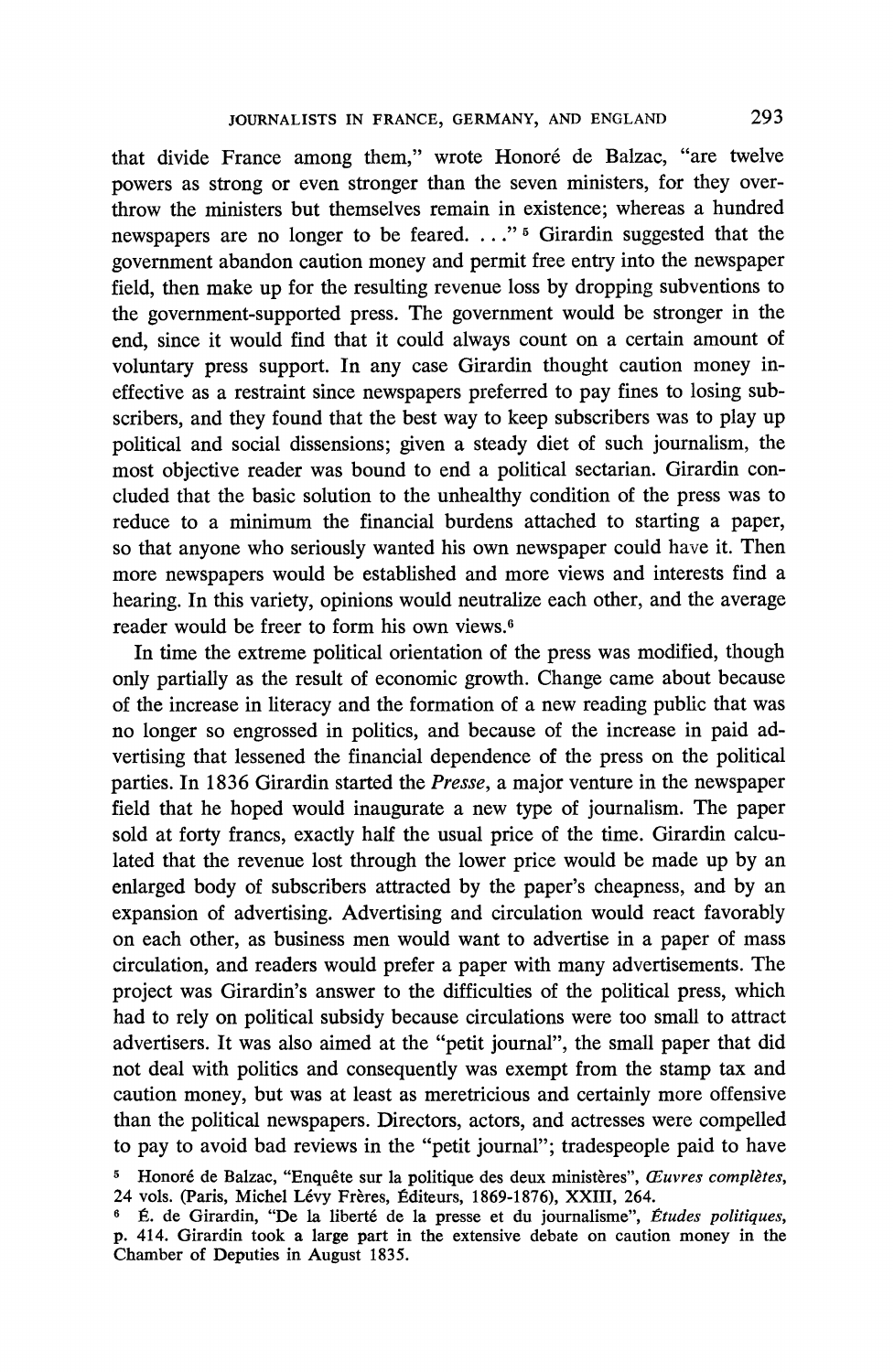#### I ENORE O'BOYLE

their wares "puffed": politicians and other prominent figures were victimized by ridicule and imputations of misbehaviour: books were damned or praised at the discretion of the paper's owner.<sup>7</sup> Such dubious practices were necessary because the financial basis of the "petite presse" was so precarious. Increased income from sales and advertising would at once enable the newspapers to win independence from political groups, to abandon blackmail, and to cater less to a taste for scandal. Girardin hoped to arrive at a newspaper press like the English; in England, he pointed out, newspapers were read primarily for their news and their advertising and only secondarily for their political doctrine and opinions.

Actually the system of paid advertisements had existed in France since 1827. and the Journal des Débats, despite a large number of subscribers and policies designed to attract advertising, had achieved no results that could be compared to those of *The Times*. Girardin did not in fact find advertising as important a source of revenue as he had hoped, and he also learned that the extensive sales which were so necessary to attract advertising could not be maintained by cheapness alone. Girardin accordingly concentrated on amusing the mass public – though he preferred to speak of educating it. The *Presse* dropped the regulation long political articles and substituted gossip, fashion, and journalistic stunts. Undoubtedly the greatest stroke was the introduction of the serial, an innovation caught up with tremendous enthusiasm by the new reading public that was anxious for diversion but not very interested in politics. Girardin was willing to do what was necessary to change the press from a political to a business enterprise, less a matter of principle than an "affaire". He "was odious to all those who dated from the time in which the press was only a means to propagate opinion. He was an admired figure to all those for whom the press is a business . . ." <sup>8</sup> Political agitation was subordinated to news, advertising, and entertainments, with the aim of building up the largest circle of readers; after 1835 newspapers seem to have been success-

7 This was the world immortalized by Balzac in Illusions Perdues. The Marxist critic George Lukacs, Studies in European Realism (London, 1950), p. 49, has described this as a novel of disillusionment, the Don Quixote of the bourgeoisie. "Lost Illusions is a tragi-comic epic showing how  $\dots$  the spirit of man is drawn into the orbit of capitalism. The theme of the novel is the transformation of literature (and with it of every ideology) into a commodity and this complete 'capitalization' of every sphere of intellectual, literary and artistic activity. ..." The interpretation is persuasively argued, but the reverse of Lukacs' thesis would seem to be nearer the truth. Balzac was describing the beginnings of a new profession, and his journalists were venal not so much because they lived in a capitalistic society as because their society was not capitalistic enough. With the development of capitalism all the professions were to expand, as the public demand for their services grew, and with this expansion the public understandably began to insist upon certain standards of efficiency and probity. The professions usually met this demand by regulating themselves rather than provoke outside control. Also their economic rewards increased as society grew richer, so that the incentive to dishonesty lessened.

<sup>8</sup> Charles de Rémusat, *Mémoires de ma vie*, Charles H. Pouthas (ed.), v. 1-3 (Paris, 1958-), III, 193.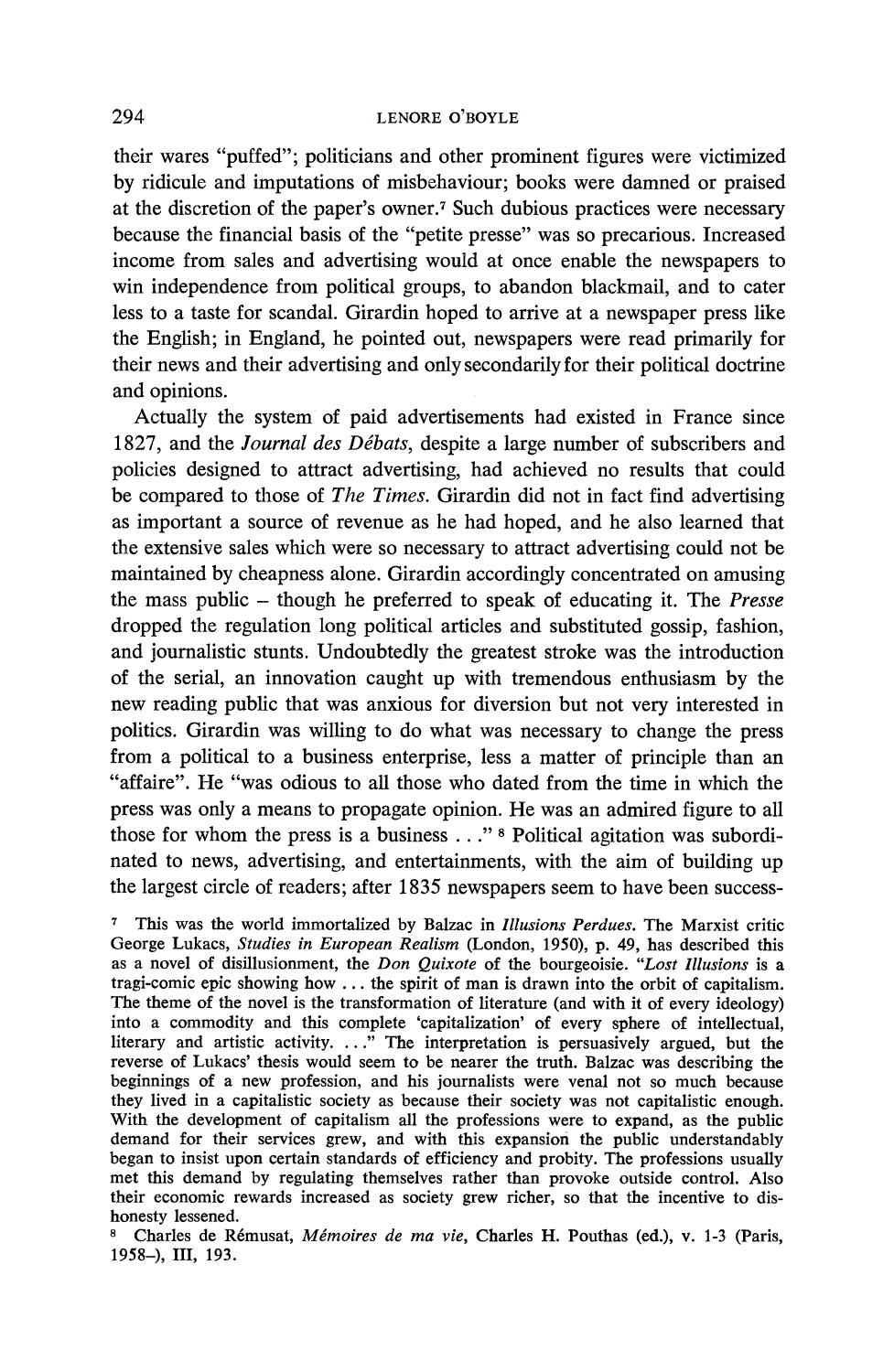ful to the degree that they played down politics.<sup>9</sup> With this partial commercialization of the press iournalism could become more of a distinct profession, a full-time career with defined procedures, rather than an easy way temporarily to earn a living for people whose main hopes and interests lay elsewhere.

Yet the evolution of the journalistic profession, as measured by developments in England and in Germany, seems to have been somehow incomplete. French newspapers remained political and venal to a surprising degree throughout the century, as if the political character of the French press had become inveterate. Probably the main reason was the obvious one of France's limited industrialization: there was also a failure to exploit advertising resources effectively.<sup>10</sup> But there was also a political factor, and perhaps a limited explanation of the lasting characteristics of French newspapers should be sought in the pattern of political strife typical of modern France and never more so than in the period after 1815 in which the French newspaper press took shape.

The years 1815-1830, and to a lesser extent 1830-1848, were characterized by intense political absorption and discussion, as Frenchmen tried to think through basic problems of government and to develop satisfactory institutions. On the deepest level their problem was to define the sovereign power, to locate the final authority in French society. Did sovereignty reside in the monarch, the Chambers, the people, or in all three together? Or did it lie outside of any group of men? Even when men wished to avoid the problem they found they could not. The Revolution had destroyed consensus on fundamental matters, and now every specific issue seemed inevitably to lead back to the question of the respective rights of government and people, monarch and Chambers. Nothing created more difficulties of this sort than the subject of press regulation, so that the doctrinaire Charles de Rémusat wrote in his memoirs that liberty of the press was perhaps the great question of the century, and that anyone who wished to understand modern politics should study in detail the discussions on the subject from 1814 to 1830 in the press and the Chambers.<sup>11</sup>

The newspaper press was important, new, and little understood. Article 8 of the Charter seemed to grant liberty of the press, but it was not originally clear that this would extend to newspapers; Beugnot, one of the authors of the Charter, later wrote that no member of the Committee preparing the

<sup>&</sup>lt;sup>9</sup> The tendencies typified by the Presse were also part of what seems to have been a change in the political climate, as Louis-Philippe's government took a stiffer line against its enemies. The press law of 1835 made opposition more difficult and so contributed to lessen the emphasis on political events, which were, in any case, less interesting in the period 1840-48, when the regime appeared to be at last firmly entrenched. See Jean Pierre Aguet, "Le tirage des quotidiens de Paris sous la Monarchie de Juillet", Schweizerische Zeitschrift für Geschichte, X (1960), 216-86.

<sup>&</sup>lt;sup>10</sup> R. F. Byrnes, Antisemitism in Modern France (New Brunswick, N.J., 1950-), I, 286-89.

<sup>&</sup>lt;sup>11</sup> C. de Rémusat, Mémoires, II, 59-60.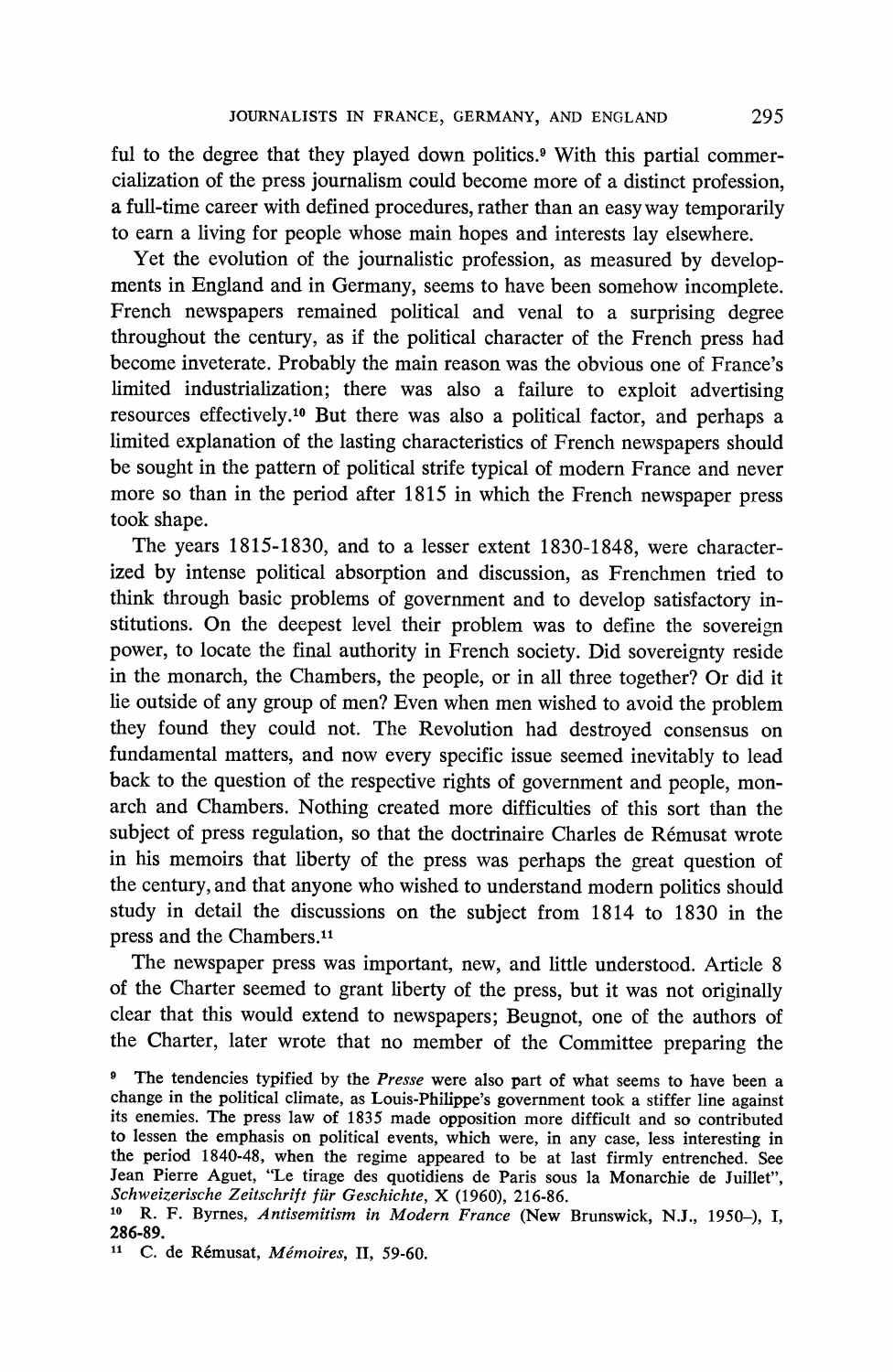Charter had intended the article to apply to newspapers.<sup>12</sup> It was by no means obvious what social forces the newspapers represented. It was frequently said that the newspapers represented public opinion, and as such contributed as directly as the Chambers or the monarch to the formation of public policy. René de Chateaubriand explained the relationships between public opinion and government by asserting that the Chambers existed to judge the particular interests of France, while the nation itself rendered its judgments through the medium of the press apart from the representative bodies.<sup>13</sup> Pierre Rover-Collard thought of the press as a fourth power in the state, exercising some of the functions once associated with the corporate bodies of the ancien *régime*; the newspapers checked the power of the central government just as the *parlements* had formerly done. In this view freedom of the press was not only a liberty but also a power, inasmuch as the press balanced the other powers in society.<sup>14</sup>

A free press appeared to be a necessary part of representative government. Without it government and people would not understand each other. "In the discussions that necessarily arise between the ministery and the Chambers, how could the public know the truth if the newspapers were under the censorship of the ministry, that is, under the influence of one of the interested parties? How could the ministry and the Chambers know public opinion, that constitutes the general will, if that opinion could not be freely expressed?" 15 Free elections required a free press. Only the press could provide a check on government in periods in which the Chambers were not in session. Newspapers were at all times indispensable as a medium for exposing the wrongdoing of individual officials.

Even the firmest defenders of the press, however, had in the end to admit that the simple identification of the newspaper press with something called public opinion would not altogether do. Why in any case assume that newspapers rather than the Chambers expressed public opinion? "A hundred persons in France would have the right that has been at times contested to the Chamber, to the king, and to his government, that of representing public opinion! What more menacing oligarchy could ever have been put together for the enslavement of peoples. . .." <sup>16</sup> It was obvious moreover that the newspapers did not reproduce some opinion common to all elements in

<sup>&</sup>lt;sup>12</sup> Jacques Claude Beugnot, *Mémoires du comte Beugnot*, Alfred Beugnot (ed.), 2 vols. (Paris, 1866), II, 156-57.

<sup>&</sup>lt;sup>13</sup> F. A. René Chateaubriand, "De la monarchie selon la charte", Œuvres complètes, 20 vols. (Paris, Lefèvre, Ladvocat, 1830-1831), XVIII, 290.

<sup>&</sup>lt;sup>14</sup> Gabriel Rémond, Royer-Collard, son essai d'un système politique (Paris, 1933), pp. 81 ff.

<sup>&</sup>lt;sup>15</sup> R. Chateaubriand, "De la monarchie selon la charte", Œuvres complètes, XVIII, 290.

<sup>&</sup>lt;sup>16</sup> M. de Salis, Chamber of Deputies, Archives parlementaires de 1787 à 1860: recueil complet des débats législatives et politiques des Chambres françaises, 22 March 1820. [Future references to  $AP$ .]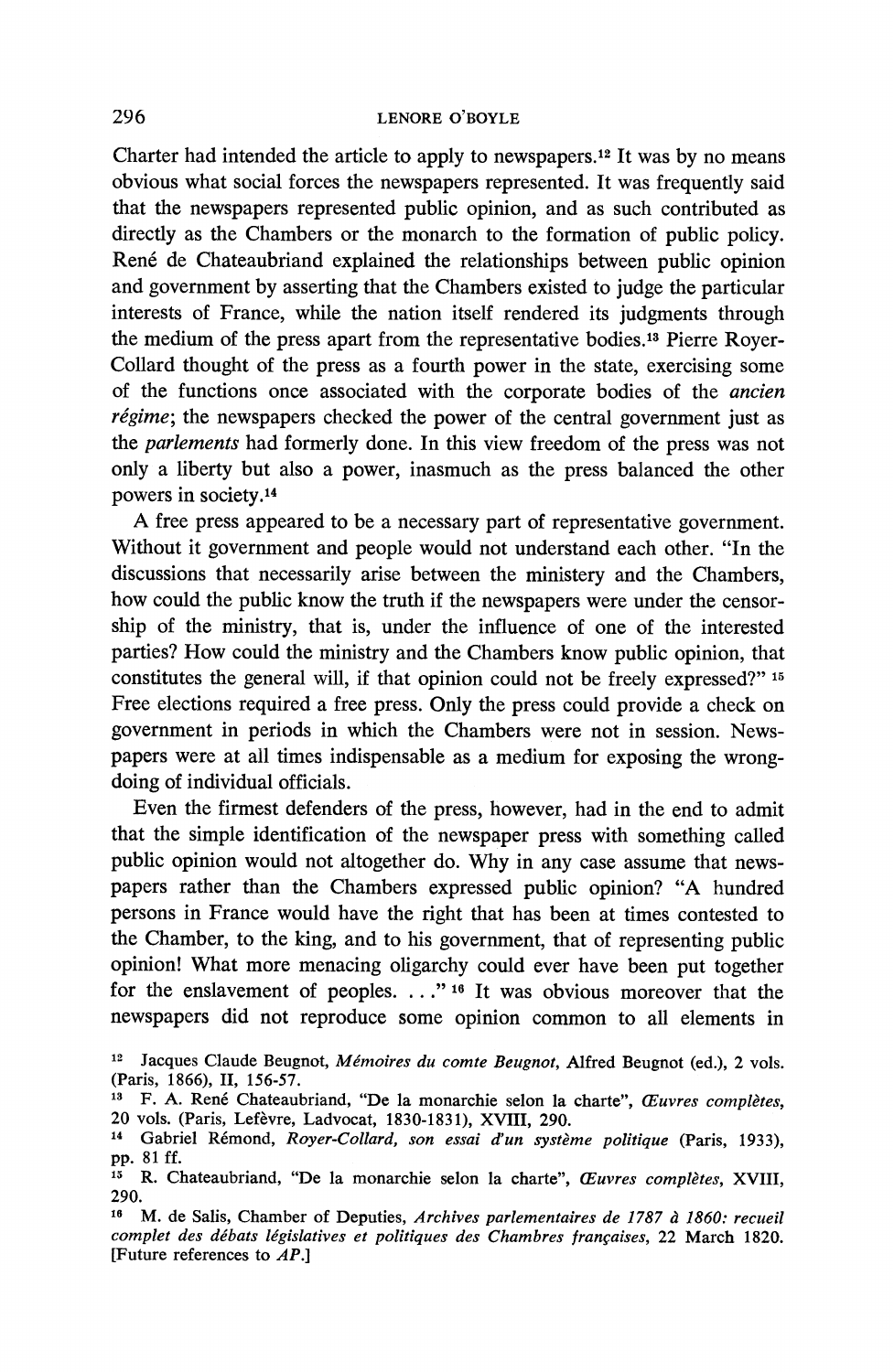French society, but rather different and often sharply opposed points of view. "The fifty, sixty, hundred men who edit newspapers," said Jean Villèle, "and who express a variety of thoroughly conflicting opinions, neither represent nor express public opinion."  $17$  Nor did newspapers represent the opinions of individual citizens, since their columns were not habitually open to any one at all who wished to express his views on politics. The journalists were a group of self-selected men who assumed a political function: "they arrogate a kind of magistracy in the state...." <sup>18</sup> Duvergier de Hauranne summed it up thus:

Several persons form an association, establish a periodical publication, and, depending on the degree of recognition accorded their talents, the party that they follow or the passions they flatter, gain a more or less substantial number of subscribers. At one stroke certain individuals have acquired the right to speak every day to all of France, to condemn or approve the acts of government, to inflame or appease passions: certainly the exercise of such a right requires some rules to prevent abuses: for, notice gentlemen, a newspaper is not a register in which all citizens are entitled to insert their claims; it is open only to the editors and those sharing their opinions.<sup>19</sup>

Thus newspapers were revealed as the organs of political parties, and it was this connection with party that made them seem so dangerous and their control so important. In an age that wanted nothing so much as peace and stability, the idea of party revived all the fears left by the factionalism of the Revolution. The prevailing fear of disorder inevitably colored men's thinking about the press, as the realization grew that newspapers offered a new and potentially very dangerous means of political agitation. Every age, Baron Pasquier told the Chamber of Peers, has its own fanaticism. In past ages this had been political in character, but in the present time "another fanaticism is dominant – that of political opinions. Where are the organs of this fanaticism found? By whom is it encouraged, cultivated, upheld, exalted? Who can deny, gentlemen, that it is by the newspapers and periodicals of every kind?" 20

The potential danger of the newspaper press was made even greater by the fact that newspapers were not only political weapons but also business enterprises. "A journal is sometimes an affair of conscience, more often an affair of party, and nearly always an affair of money." <sup>21</sup> The obvious danger was that political discussions in the press would be conducted ever more recklessly in an attempt to gain readers by providing excitement, novelty, and scandal.

The interest of the newspapers ... is in agitation, in the successions of events, in a permanent state of inquietude and expectation; curiosity lives only from events and uncertainty, and for the newspapers the principle of existence and the elements

<sup>&</sup>lt;sup>17</sup> Chamber of Deputies, AP, 27 March 1820.

<sup>&</sup>lt;sup>18</sup> Count Portalis, Chamber of Deputies, AP, 22 March 1820.

<sup>&</sup>lt;sup>19</sup> Chamber of Deputies, AP, 25 January 1817.

<sup>&</sup>lt;sup>20</sup> AP, 28 February 1820.

<sup>&</sup>lt;sup>21</sup> M. Becquey, Chamber of Deputies, AP, 23 March 1820.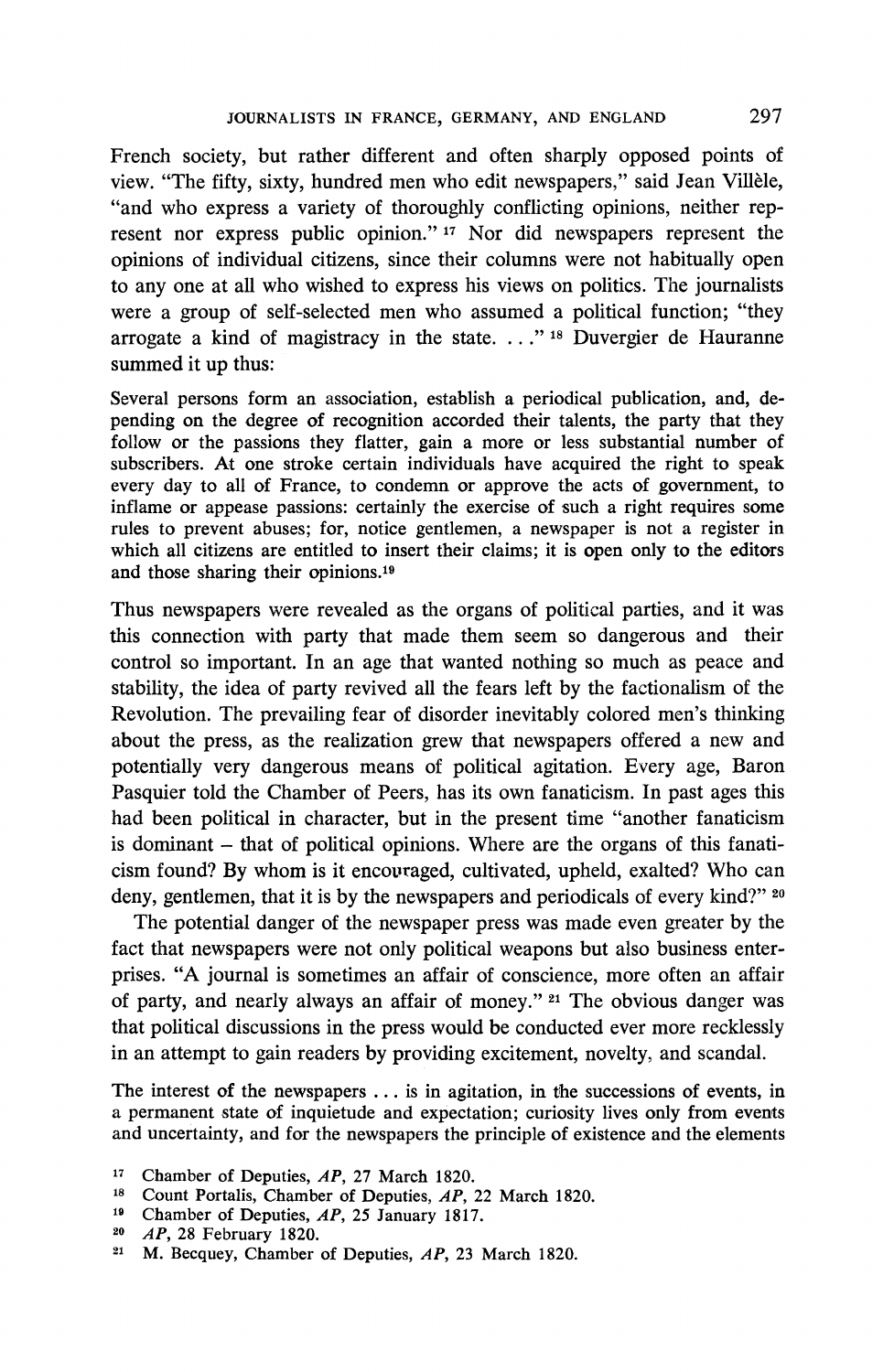of success lie in curiosity; the monotony of order and peace is fatal to them; the day when the reign of passions will end, when concord, so long exiled, will return to men, newspaper enterprises will no longer have nourishment or life.<sup>22</sup>

To the argument that the newspapers as business enterprises were entitled to the rights enjoyed by other forms of property and that government regulation would hurt their commercial prospects, proponents of press regulation answered that if newspapers were property, they were property of an unusual kind. "... the journalists do not possess property; they have only a concession, a privilege, or at least their property, if one can call it such, is comminatory and conditional." 23

The image of the journalist revealed in these debates was that of a man either himself a political fanatic or willing to exploit the fanaticism of others for his own ends. The picture was overdrawn but not uniustified. The French press was undeniably factious and revolutionary.<sup>24</sup> In a country where political life was confined to the wealthy and literate, newspapers could exercise significant influence, and where the mechanisms of parliamentary government were as imperfectly understood as they were in France political opposition could easily slide over into revolution. Very often the aim of journalists was simply to gain office for themselves, and they threatened and blackmailed the men in power, with the menacing implication that if jobs and influence were not forthcoming peaceful intimidation might be succeeded by forceful overthrow of the government.

The aspirations of the journalists must be viewed in relation to the struggle for political office on the part of all sections of educated society in nineteenthcentury France. Alexis de Tocqueville called the desire for office "the great, chronic ailment of the whole nation . . ." <sup>25</sup> The royalist Joseph Fiévée once wrote that if there were only two men living in France one would be soliciting the other for a place; Duvergier de Hauranne commented that Fiévée could have gone on to say that if there were three men in France the first would be soliciting the second for the place of the third.<sup>26</sup> In 1815 the returning Bourbons immediately found the demand for office a major problem. There were fewer offices than before because much of the administrative and military machinery needed to run the Napoleonic empire had become superfluous – Chateaubriand remarked that under Napoleon half of France had been supported by the other half.<sup>27</sup> There were more applicants because the Revolution had opened new opportunities to the sons of workers and peasants, and

<sup>22</sup> Jean Baptiste Martignac, Chamber of Deputies, AP, 19 January 1822.

<sup>23</sup> Élie Decazes, Chamber of Deputies, AP, 29 January 1817.

<sup>&</sup>lt;sup>24</sup> Charles Ledré, La presse à l'assaut de la monarchie, 1815-1848 (Paris, 1960).

<sup>&</sup>lt;sup>25</sup> Alexis de Tocqueville, *Recollections*, J. P. Mayer (ed.) (New York, 1949), pp. 31-32.

<sup>&</sup>lt;sup>26</sup> Prosper Duvergier de Hauranne, Histoire du gouvernement parlementaire en France 1814-1848, 10 vols. (Paris, 1857-1872), III, 294.

<sup>&</sup>lt;sup>27</sup> R. Chateaubriand, "De l'état de la France au 4 Octobre 1814", Œuvres complètes, XVIII, 81.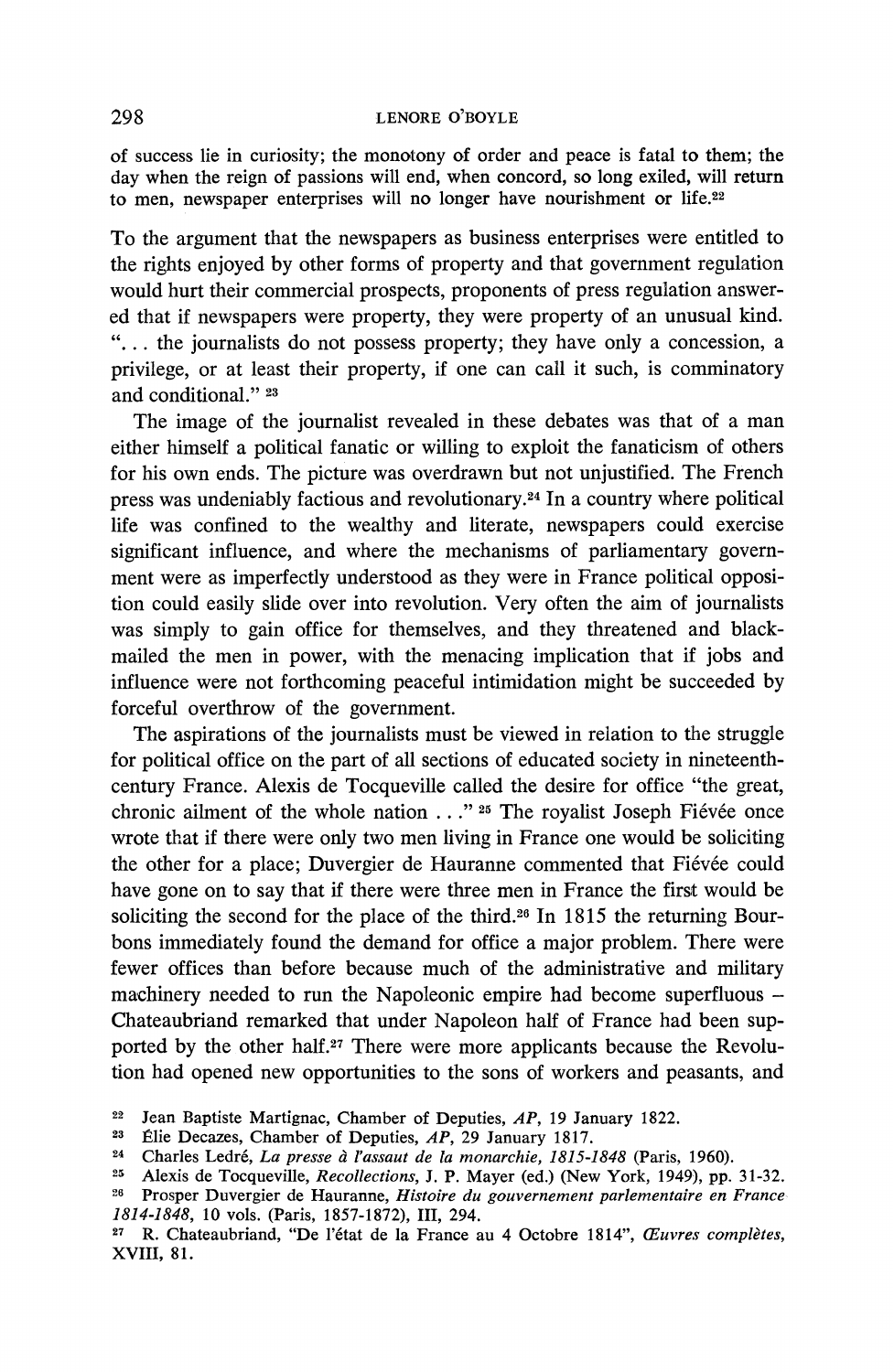because the restored nobility now needed and wanted jobs and so competed for positions they would formerly have been ashamed to hold.<sup>28</sup> "I expect". wrote Stendhal in a letter of 10 April 1814 from Paris. "that M. le comte d'Artois is finding it most embarrassing to reconcile all conflicting claims. Thirty thousand noblemen with nothing better to do are flooding into the city in all the diligences to demand everything." 29 And the Duke de Richelieu, returning to France after a twenty-five-year absence, was appalled by the change in the national character and the coarsened manners of the upper classes. "The upper classes think of nothing but to push themselves forward. to enrich themselves, to get good jobs; all means are permissible to achieve that end...." 30 With the accession of Louis-Philippe fifteen years later there took place a purge of government personnel so extensive as to shock even the most sophisticated. Saint-Marc Girardin was caustic in an article in the Journal des Débats:

A fortnight ago there was the popular uprising, hours of courage and enthusiasm, hours of virtue and self-sacrifice. Today there is quite another insurrection: it is the insurrection of the petitioners, the mass uprising of all the office-seekers; they run to the antechambers with the same fervor with which the people ran to face the firing.<sup>31</sup>

This exaggerated desire for office was nothing new in France, where the evolution of bureaucratic government had for a long time led men to associate government positions with wealth, status, and security. What was new after 1815 was the conjunction, which was peculiar to France, of a relatively undeveloped economic system with the democratic and egalitarian tendencies inherited from the Revolution. The Revolution had sanctioned the goal of upward social mobility and rewarded the most aggressive personal ambitions. Comparable opportunities did not exist for the post-revolutionary generation. Certainly business offered opportunities and many young men did succeed in making fortunes, yet it was not easy to start with little or nothing: some capital, and much courage, talent, and hard work were usually required for success in business.<sup>32</sup> And the educational system was not one calculated to orient the young towards business careers. The lycée offered a course grounded in the classics and almost entirely literary and theoretical in character, designed to prepare for careers in law, administration, and the liberal professions. The professions themselves required long and expensive preparation, and there is considerable evidence that they were overcrowded.

<sup>28</sup> Guillaume de Bertier de Sauvigny, La Restauration (Paris, 1955), p. 322.

<sup>29</sup> Stendhal [pseudonym of Henri Beyle], To the Happy Few: Selected Letters of Stendhal (Grove Press, New York, 1952), p. 160.

<sup>&</sup>lt;sup>30</sup> Quoted in Cynthia Cox, Talleyrand's Successor Armand-Emmanuel du Plessis Duc de Richelieu 1766-1822 (London, 1959), p. 118.

<sup>&</sup>lt;sup>31</sup> Saint-Marc Girardin, Souvenirs et reflexions d'un journaliste, 2nd ed. (Paris, 1873), p. 84.

<sup>&</sup>lt;sup>32</sup> Adeline Daumard, La bourgeoisie parisienne de 1815 à 1848 (Paris, 1963), pp. 95, 160, 216-17, 284-85, 305-10, 404.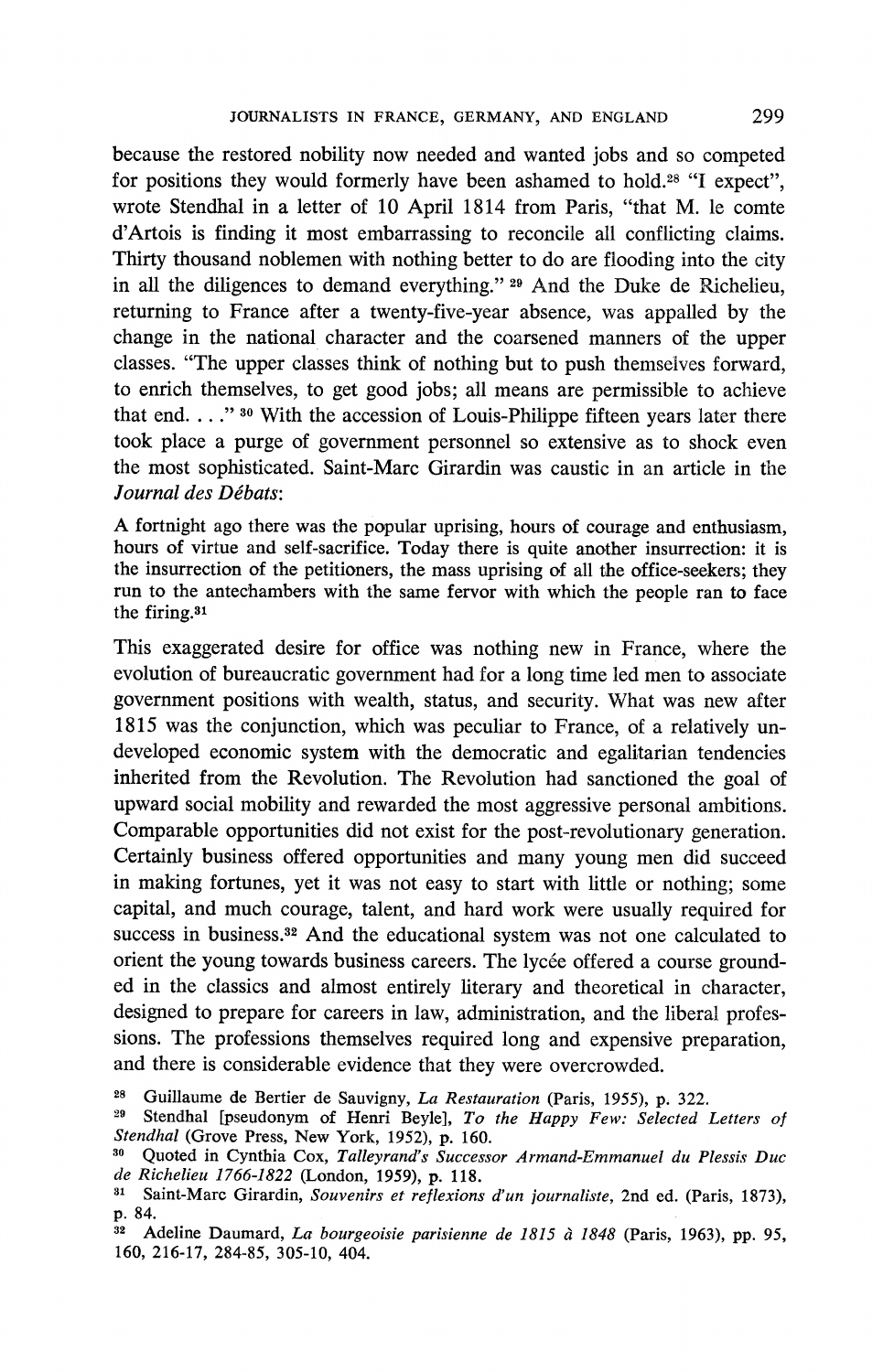In such circumstances writing for the press must have seemed a godsend to many. It gave some of the prestige of an intellectual profession, since it required a literary education, but it did not demand a long and costly period of preparation. Nor did it require a man's full time and so was the ideal way for a poor law student or artist to make out temporarily. The same situation could be observed elsewhere in Europe. Everywhere men who were, in Girardin's phrase, victims of a university education, men who had not succeeded in becoming lawyers, doctors, or professors, turned to journalism.<sup>33</sup>

What was unique about the French press was the intimate association between journalism and politics; writing for the newspapers was regarded as a normal step in a man's political career and an accepted means of gaining political office. The English were always impressed by this feature of French society because it contrasted so sharply with English practice. In England, wrote Walter Bagehot, a coalfitter's son looks to the bar and hopes to emulate Lord Eldon, whereas in France the pale young aspirant from the provinces goes to Paris and hopes to emulate Thiers. "Just consider for a moment what a difference this one fact shows between France and England. Here [in France] a man who begins life by writing in the newspapers, has an appreciable chance of arriving to be Minister of Foreign Affairs." 34

The part played by the press in the overthrow of Charles X and the profit the journalists drew from that event were obvious to all observers. Rémusat later recalled that the press was almost the sole instrument for the intellectuals in opposition during the Restoration: "All of us who fought in those wars  $\dots$ whatever we are we were made by the press." 35 The royalist Alfred Nettement in a book published in 1842 judged with considerable bitterness that the war waged by the Journal des Débats against the Bourbons had been motivated solely by self-seeking vanity. "For these men it was not a matter of ensuring that affairs were handled in this or that manner, but of ensuring that affairs were handled by themselves." He drew up a partial list of members of the staff rewarded by the new government: one of its founders now in the Chamber of Peers and four editors in the Chamber of Deputies; one given a chair in the Collège de France; one made aide-de-camp to M. le duc d'Orléans; one in the Council of Ministers; one first secretary in the London embassy; a number made prefects.<sup>36</sup>

The July Monarchy in its turn found that it had to defend itself against the press. Chateaubriand, not without satisfaction, said of the new regime, "it

É. de Girardin, "De la liberté de la presse", Études politiques, p. 406.

<sup>&</sup>lt;sup>34</sup> "Letters on the French Coup d'État of 1851", The Life and Works of Walter Bagehot, Mrs. Russell Barrington (ed.), 9 vols. (London, 1915), I, 126.

Charles de Rémusat, "Th. Jouffroy, mélanges posthumes", Revue des deux mondes, nouvelle série, XIV année, VII (1 August, 1844), 435.

<sup>36</sup> Alfred Nettement, Histoire politique, anecdotique et littéraire du Journal des Débats, 2nd ed. (Paris, 1842), pp. 222-23, 295-96. The Débats had supported the king but opposed Polignac. Cf. R. G. Nobécourt, La vie d'Armand Carrel, 11th ed. (Paris, 1930), pp. 118-19.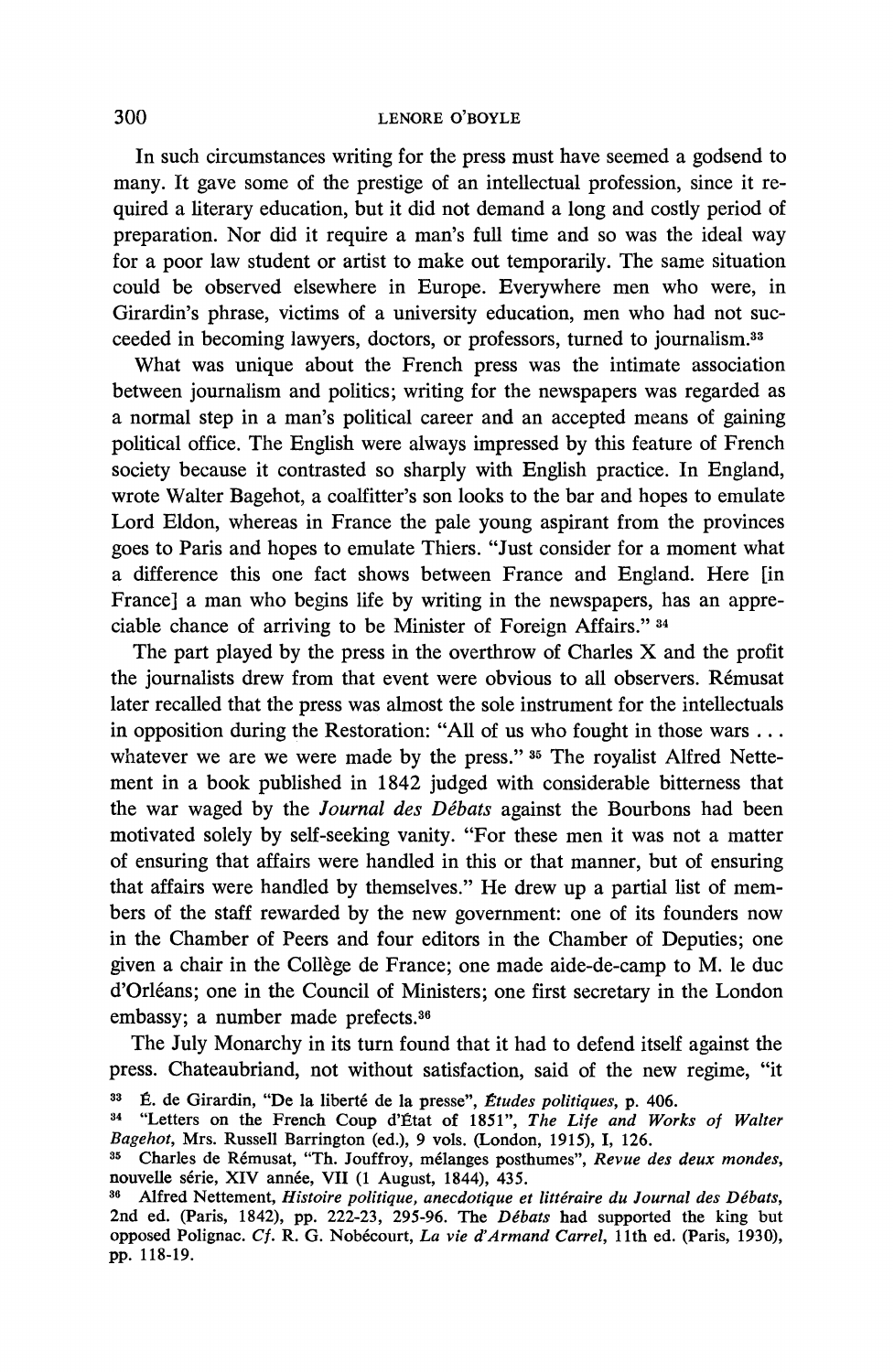lives by the press and the press is killing it . . . "  $37$  but he noticed also that the opposition did not want to overthrow Louis-Philippe but rather "... it makes a disturbance in order to gain places . . . " <sup>38</sup> The Tory *Ouarterly Review* described the 1848 revolution as arising from "the accidental audacity of a dozen obscure agitators, the spawn of two printing offices.  $\ldots$  " <sup>39</sup> and William Nassau Senior, having described how the journalists turned to Alphonse de Lamartine for a decision between regency and republic, noted that neither Lamartine nor anyone else seemed to have thought it odd that a handful of journalists should dethrone a king and themselves decide on a new form of government.<sup>40</sup>

Much about the journalist's role can be explained by the restriction of political life to a single class. Newspapers were written by and for the middle class; they were, in effect, weapons used by one part of the middle class against another. The opposition in these years wanted office, not mass uprising and a radical overthrow of existing society. Given the number of governments France had enjoyed, or suffered, since 1789, there was certainly no excessive reverence in the face of any particular existing government, and factions of the ruling class were willing to use extra-parliamentary methods to oust their opponents. Provided that violence did not go too far, street fighting could be useful. Politics, however, was intended to remain strictly a middle-class affair, and this exclusion of the lower classes had much to do with the character and importance of the press. The professor and *littérateur* Éduard Alletz saw a connection among the representative forms of government, the importance of the press, and the degree of education enjoyed by the common people:

Constitutional government establishes the reign of journalism ... under this form of government the lower classes are excluded from all participation in sovereignty, and there remain, to exercise political rights, only the classes capable of deliberating through the written word. . . . In a country where there is more liberty than education, the press, instead of repeating what everyone thinks, attempts to determine what everyone thinks ... you can be sure that in a country where the lower classes are quite ignorant the press will exercise too much influence....<sup>41</sup>

Thus the political importance of the journalist was the result of a number of factors. In the absence of a mass press journalism was seen less as a profession in its own right than as a stepping-stone to other careers. Given the comparatively unprogressive French economy career opportunities were limited and the desire for political office accordingly remained very strong. At the same time new institutions of self-government offered the individual in-

<sup>&</sup>lt;sup>37</sup> F. A. René Chateaubriand, *Mémoires d'outre tombe*, 6 vols. (Paris, Dufour, Mulat, and Boulanger, 1860), V, 337.

<sup>38</sup> *Ibid.*, VI, 293.

<sup>39</sup> Quarterly Review, LXXXIII (No. 165, 1848), 266.

<sup>&</sup>lt;sup>40</sup> William Nassau Senior, Journals Kept in France and Italy from 1848 to 1852 with a Sketch of the Revolution of 1848, M. C. M. Simpson (ed.), 2nd ed., 2 vols. (London, 1871), I, 3-4.

<sup>&</sup>lt;sup>41</sup> Éduard Alletz, De la démocratie nouvelle, 2nd ed., 2 vols. (Paris, 1838), I, 63-66.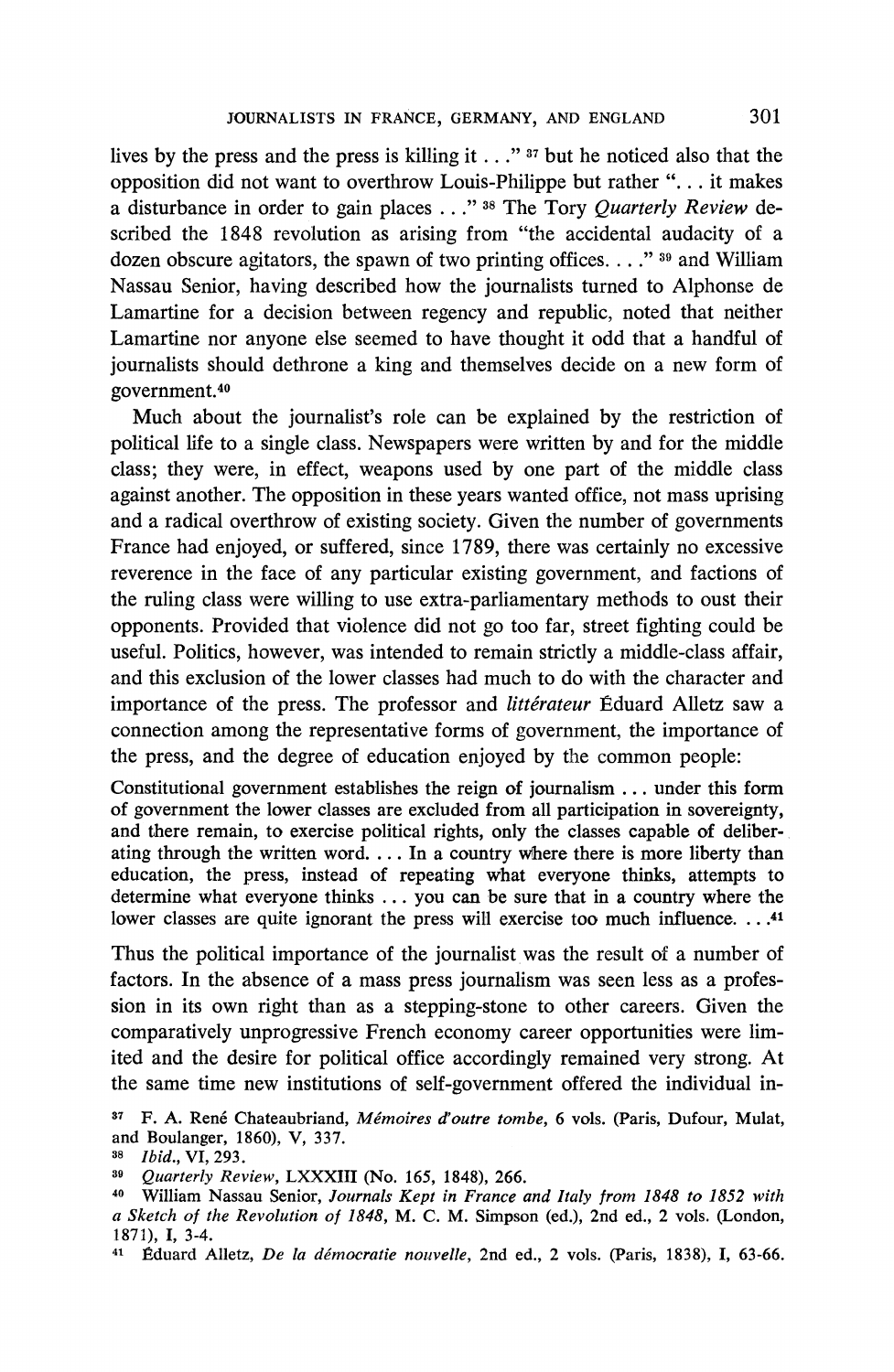creased opportunity for political advancement, and the unsettled state of political opinion and practice gave scope to intellectuals to judge political events in the press.

#### **GERMANY**

The most striking feature of the German newspaper press was its mediocrity, which fact seemed the more remarkable in view of the high standards of German education and the vigor and productivity of German intellectual life.

An English observer, writing in the Foreign Quarterly Review in 1844, could dismiss Germany's political press as being "without interest - without influence – without character – without sympathy".<sup>42</sup> Made twenty years earlier the iudement would no doubt have been even more severe. After a brief period of growth in the immediate post-war years, German newspapers were reduced in the 'twenties to a condition of almost unrelieved nullity by the repressive policies in the Karlsbad decrees. The 'thirties and 'forties brought a somewhat freer political atmosphere and this was reflected in journalism, but the general level of the newspapers remained far below that of England and France during the whole period before 1848.

Germany did produce one great newspaper, Johann Cotta's Augsburger Allgemeine Zeitung, which next to The Times, was probably the foremost paper in Europe. About a half-dozen others were of superior quality. The great mass of newspapers, however, were at best no more than respectable local productions, few of which could attract men of talent, or afford staffs large enough for adequate news coverage and varied writing. Uninteresting and uninformative, they rarely reached more than a very limited public, and the fact that most existed at all was due less to their merits than to the extreme localism of German life; every town thought it should have its own newspaper and other types of periodical, and so insipid publications proliferated.

The state of the economy helps to explain the weakness of the newspaper press. Germany was still an agrarian country, considerably less advanced than France. Even by 1848 there was relatively little industrial production, few great capitalists, and a proletariat only beginning to take shape as a class. The middle class was composed of professional men, academics, state officials, and a business group made up largely of small shopkeepers and artisans. Obviously anything like the heavily capitalized newspaper based on advertising revenue and mass sales was economically and technologically impossible.

Economic backwardness, as in France, contributed to produce a large number of journalists of that ill-defined type characteristic of a beginning

<sup>&</sup>lt;sup>42</sup> Foreign Quarterly Review, XXXIII (No. 66, 1844), 372. On the German press in general see Ludwig Salomon, Geschichte des deutschen Zeitungswesen von den ersten Anfängen bis zur Wiederaufrichtung des Deutschen Reiches, 3 vols. (Oldenburg, 1900-1906); Otto Groth, Die Geschichte der deutschen Zeitungswissenschaft (Munich, 1948).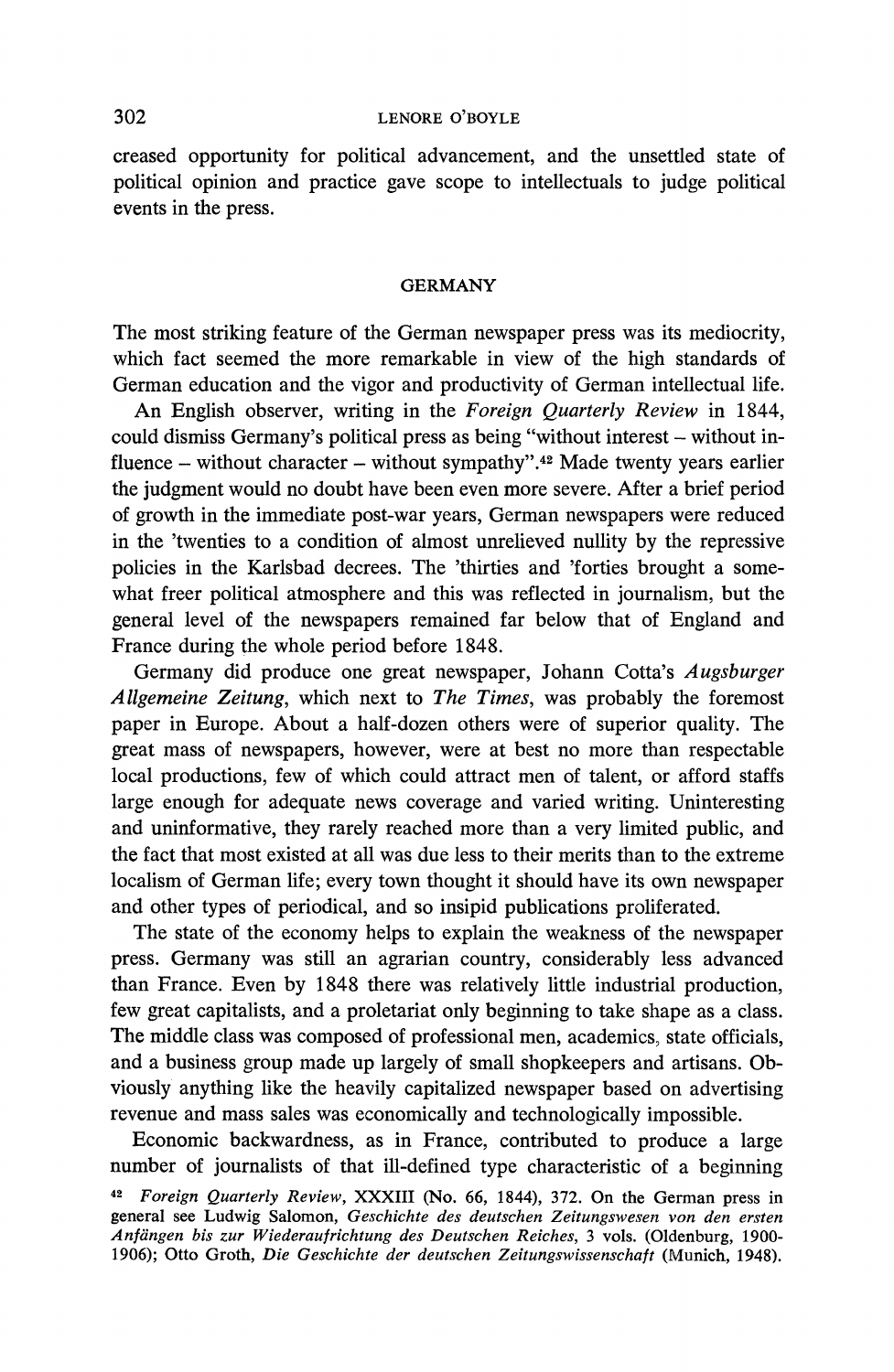profession. The appearance of such a group was an index of the lack of career opportunities. In contrast to England or even France, ambitious members of the middle class showed little enthusiasm for business. This fact can be accounted for both by the absence of exciting business opportunity and by the inordinate prestige of the professions and the bureaucracy; it seems safe to say that nowhere in Europe did the state official enjoy such respect as in Germany.<sup>43</sup> In consequence, career expectations were narrowly focussed on state employment. The professions themselves were dominated by the state, since in most instances positions in teaching, the church, and the law were state appointments. English observers marvelled at the extent to which the government managed social and commercial as well as political affairs, and some thought that the result was that "The young, the aspiring, the clever, and the small capitalists in particular, look for success in life to government employment, to public function, not to their own activity and industry in productive pursuits."<sup>44</sup> There were many Germans who agreed. The writer Karl Gutzkow, looking back to his days as a student in the late 'twenties and early 'thirties, calculated that for every three independently-minded students there were 97 who wanted only to be pastors or officials.<sup>45</sup> His contemporary, Heinrich Laube, wrote that "A position connected with the state, and only such a position, was desired; every free activity that depended only on one's own independent strength was considered adventurous, even suspect." 46

As in France, the educational system was geared to the production of officials and professional men, and in Germany higher education was so cheap that large numbers of poor students managed to attend a university. There is evidence, as there is for France, of overcrowding in the learned professions and the bureaucracy. Various state governments, for example, tried during the 'twenties to discourage young men from studying for the civil service.<sup>47</sup> Foreign observers and Germans of various occupations and ranks agreed that Germany suffered from an over-production of intellectuals; the conservative

<sup>&</sup>lt;sup>43</sup> The French legal historian Henri Klimrath contrasted French with German officials and saw "the essential difference that they are surrounded by respect and the greatest consideration. People fear them; everyone honors them." "Lettres écrites de l'Allemagne, deuxième lettre", Nouvelle revue germanique, XII (November, 1832), 201.

Samuel Laing, Notes of a Traveller, on the Social and Political State of France,  $\bf 44$ Prussia, Switzerland, Italy, and other Parts of Europe, during the Present Century, 2nd ed. (Philadelphia, 1846), p. 94; cf. William Howitt, German Experiences: Addressed to the English; Both Stayers at Home, and Goers Abroad, 3rd ed. (London, 1844), pp. 157-58.

<sup>&</sup>lt;sup>45</sup> Karl Gutzkow, "Rückblicke auf mein Leben", Gutzkow's Werke, Peter Müller (ed.), 4 vols. (Leipzig, 1911), IV, 26-27.

<sup>&</sup>lt;sup>46</sup> Heinrich Laube, "Erinnerungen", Gesammelte Werke, H. H. Houben (ed.), 50 vols. (Leipzig, 1908-1909), XL, 49.

<sup>&</sup>lt;sup>47</sup> Johannes Conrad, The German Universities for the Last Fifty Years (Glasgow, 1885), pp. 19-24; Karl Venturini, Chronik des neunzehnten Jahrhunderts, v. 1-22: 1801-1825; Neue folge, v. 1-10: 1826-1835, 32 vols. (Altona, 1805-1837), XIX (1822), 239-40; II (1827), 326-27, 359-60, 409. Also Ignaz Rudhard, Ueber den Zustand des Königreichs Baiern nach amtlichen Quellen, 3 vols. (Stuttgart, 1825-1827), I, 104, 111, 221.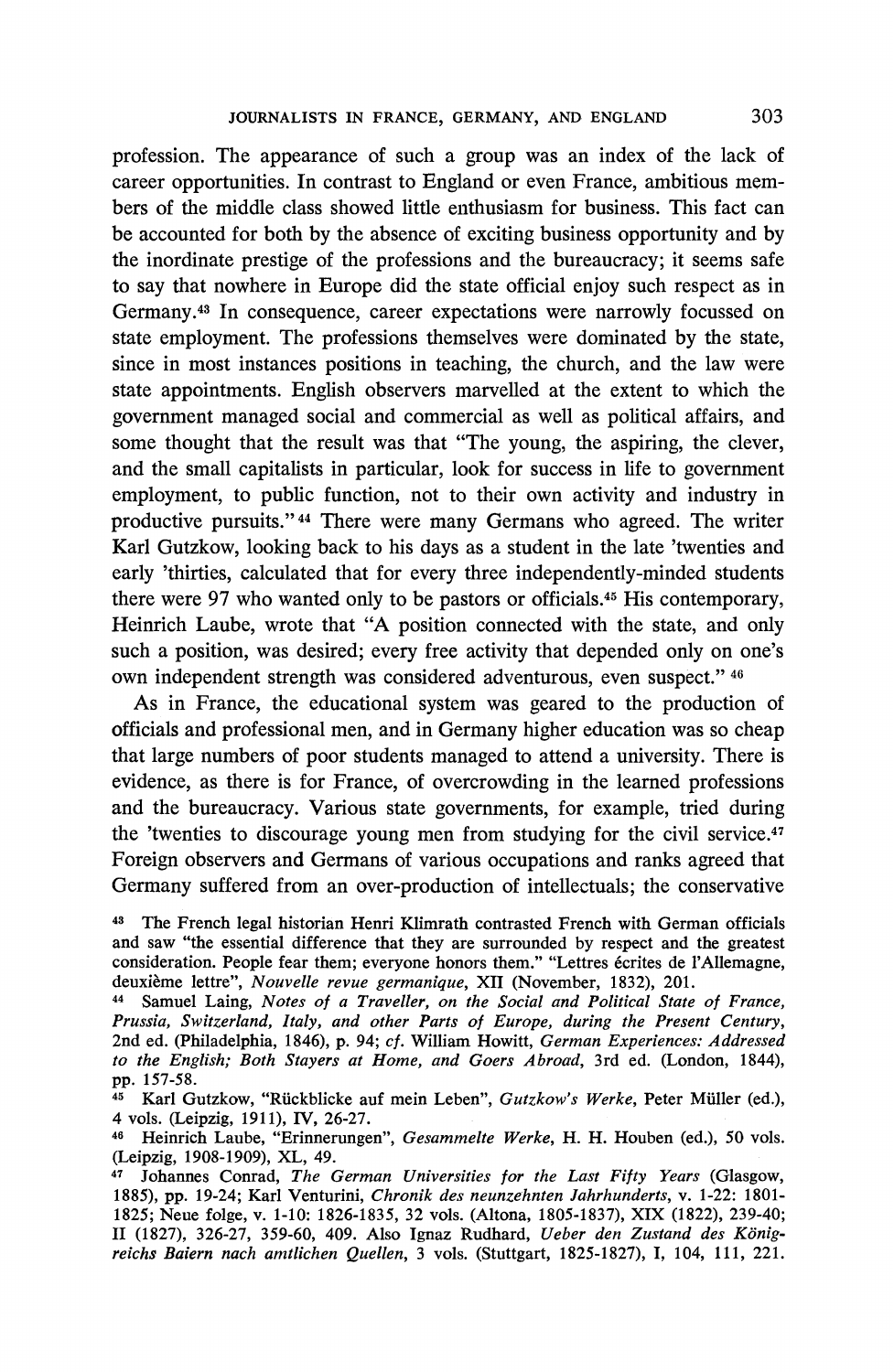novelist and sociologist Wilhelm Riehl asserted that the intellectual proletariat constituted a permanent problem in German society: "Germany produces a greater intellectual product than it can use and support." 48

This abundance, or surplus, of intellectually trained men, would help to explain why the literary field was as crowded in Germany as it undoubtedly was; literature offered the poor university graduate the best of both worlds, the prestige of an intellectual profession without the expensive preparation for one of the established professions. Foreign observers seldom failed to be impressed by the number of books published in Germany.<sup>49</sup> In the period 1820-1840 the production of books in the country rose about 150%, with a similar increase in the number of booksellers, an increase proportionally greater than the rise in population during the same years.<sup>50</sup> "If authorship" goes on in a similarly progressive ratio to that which it has lately done". speculated the English writer John Strang in the 'thirties, in what can be taken as partial seriousness, "it may be safely assumed, that in a few years the names of German authors will exceed the number of living German readers." <sup>51</sup>

The economics of German publishing made it easy to get into print. Prevailing market practices made it possible for German publishers to avoid risk. Publishers paid low prices for manuscripts, used cheap materials, and could publish without much discrimination because the lending libraries offered a safe outlet and because there was little respected literary criticism to be feared. The absence of a German copyright law before 1837 made pirating easy, and in addition an immense number of very cheaply prepared translations were issued.

German writers were poor not because it was difficult to publish but because it was too easy; Gutzkow noted that many of the small journals would accept anything provided that they did not have to pay for it.<sup>52</sup> An 1846 article in the Revue des deux mondes described the 'literat', the type figure of Leipzig, center of the German book trade. The literat made translations, corrections, annotations, and was badly paid for them all. He was ordinarily the child of a village schoolmaster, sent without money to a university, and driven by misery to attempt to support himself by writing. Sometimes he earned the doctor's title, sometimes he simply appropriated it. He was always in the front of radical social movements.<sup>53</sup> In short, he was the product of

<sup>48</sup> W. H. Riehl, Die bürgerliche Gesellschaft (Stuttgart, 1851), p. 300.

<sup>49</sup> André Monchoux, L'Allemagne devant les lettres françaises de 1814 à 1835 (Paris, 1953); Heinrich Schneider, Deutsche Art und Sitte im Spiegel französischer Reisebeschreibungen aus den Jahren 1830-1870 (Cologne, 1929).

<sup>50</sup> Johann Goldfriedrich, Geschichte des deutschen Buchhandels, 4 vols. (Leipzig, 1909-1913), IV, 199-219.

<sup>&</sup>lt;sup>51</sup> John Strang, Germany in MDCCCXXXI, 2 vols. (London, 1836), II, 41.

<sup>52</sup> Karl Gutzkow, "Hitzig über die Existenz der Schriftsteller", Vermischte Schriften, 4 vols. (Leipzig, 1842-1850), II, 21-35. Written about 1838.

<sup>&</sup>lt;sup>53</sup> "L'Allemagne du présent. Lettres au prince de Metternich", Revue des deux mondes, nouvelle série, XIV (1 May 1846), 397-99.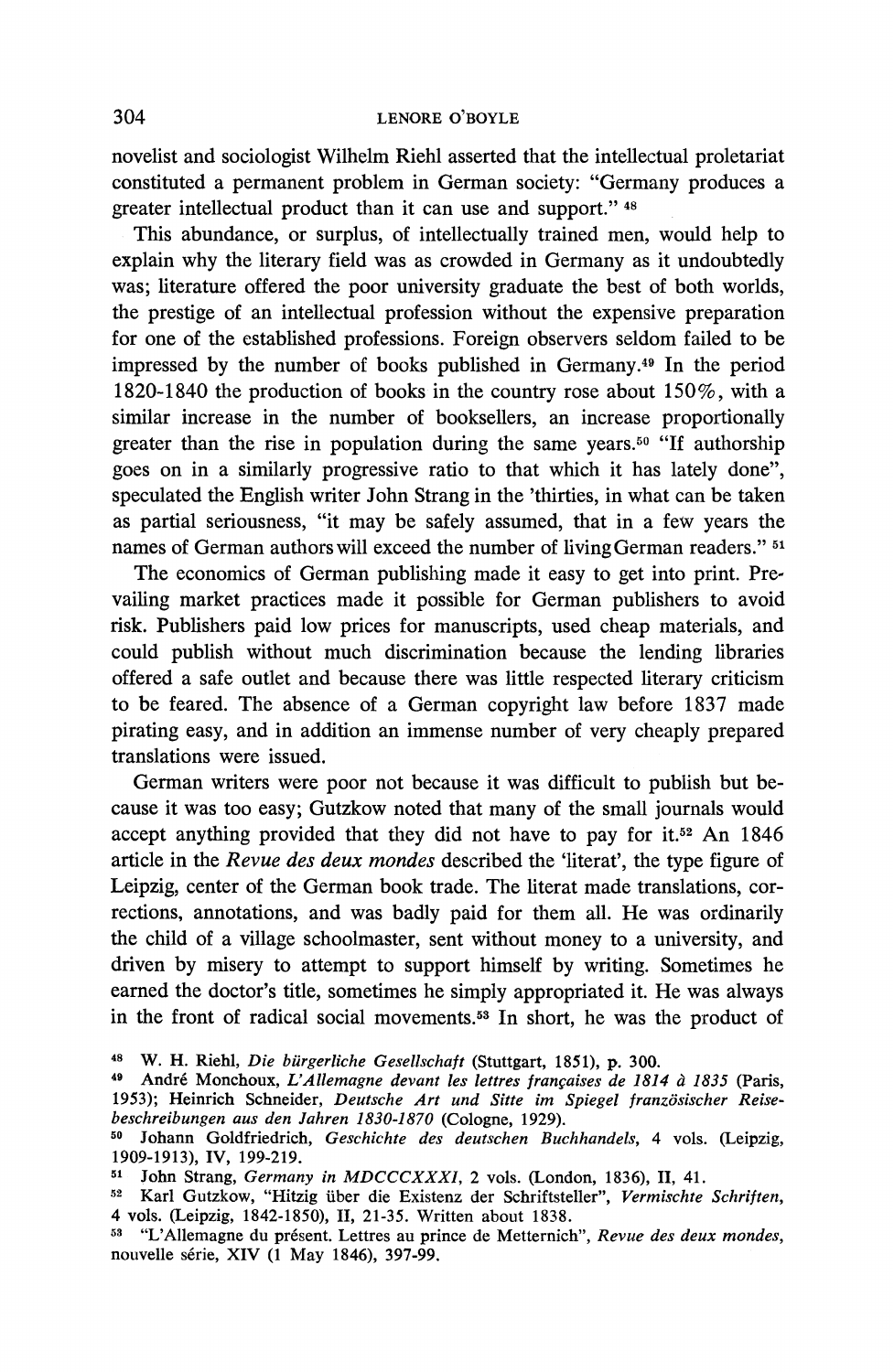what Laube called Germany's "universal literary conscription".<sup>54</sup> Established writers were not in a much better position, and Germans were always amazed by the prosperity of successful French writers. "A poor German scholar", wrote Ludwig Börne, "turns yellow with vexation and envy when he sees how good life is for French men of letters." 55

Thus limited career opportunities combined with a relatively large number of educated men resulted in too many poorly paid writers supplying indifferent publications. Yet these factors in themselves do not seem sufficient to explain the low level of the newspaper press. Political disunity, as already indicated, certainly stood in the way of improvement. Above all the blame would seem to rest, as contemporaries judged, on the system of censorship common to the German states. William Howitt described the newspaper press to his fellow Englishmen:

The newspapers present a conglomeration of dry facts, relating generally far more to other nations than their own. ... All those great questions which involve the political progress and development of a people form no part of their topics, these are reserved for the sole consideration and management of the government. ... For over all the heads of such journals hangs the iron pen of the censor, and fills every writer with terror.<sup>56</sup>

The question of press regulation brought into focus, as it did in France, the problem of political sovereignty. In Germany the prevailing political system was absolutism, and between absolutism and censorship there is an evident connection. If subjects have no natural right to participate in political affairs then public opinion can have no authority over government, and government consults the public, if at all, at its own convenience. What can be printed becomes a matter solely of government's decision as to what discussion is useful or harmful. The previously quoted critic in the Foreign Quarterly Review summed up the matter neatly: "The political journal, which is in England but ancillary, and in France the parent of a political party, may be regarded in Germany as one of the *regalia* of the crown. The preparation, manufacture, and sale of political intelligence, are as much a royal monopoly in Germany as those of tobacco in France. . . ."  $57$ 

The logic of censorship was irrefutable if absolute government was accepted as legitimate, but in post-1815 Germany such acceptance was no longer complete. The example of revolutionary France, the impact of the late wars, and the real if slow growth in economic life, had led to a new spirit among the growing middle class. Monarchs and nobility were uneasy and defensive. In South Germany moderate constitutions were granted, and even in Prussia the king did not repudiate, although he did ignore, his war-time promise of self-

<sup>54</sup> H. Laube, "Erinnerungen", Gesammelte Werke, XL, 129-30.

<sup>&</sup>lt;sup>55</sup> Ludwig Börne, "Briefe aus Paris", 5 November 1830, Gesammelte Schriften, 8 vols. (Leipzig, 1899), V, 47. And see Theodor Mundt's reaction to meeting Jules Janin, "Tagebuch aus Paris", Spaziergänge und Weltfahrten, 3 vols. (Altona, 1838), I, 336.

<sup>&</sup>lt;sup>56</sup> W. Howitt, German Experiences, pp. 131-32.

<sup>57</sup> Foreign Quarterly Review, XXXIII (No. 66, 1844), 373-74.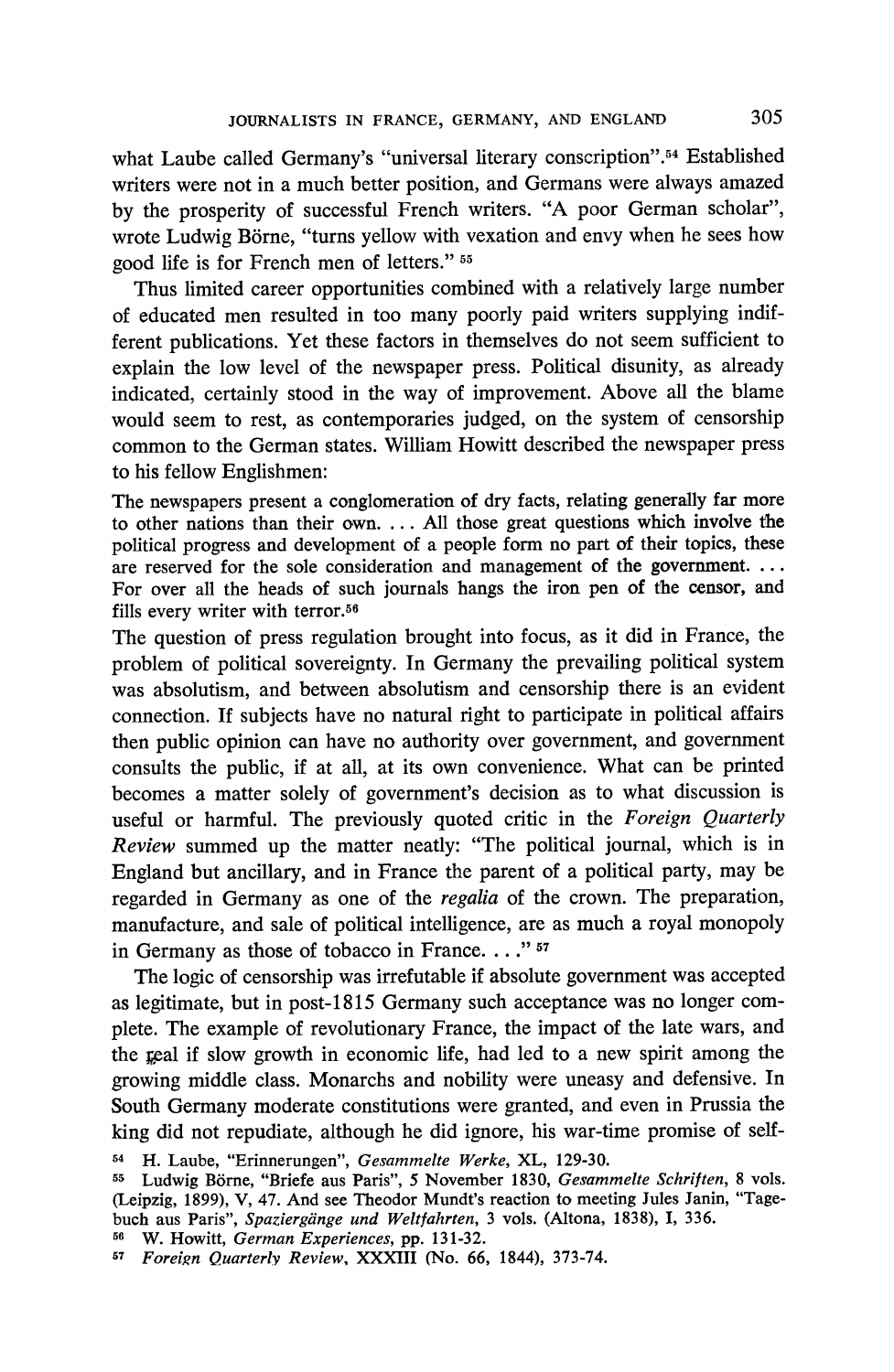government. German society was in a condition of equilibrium, with power so distributed that no one social group was strong enough to have its way completely, and each group retained some freedom of action as against the others. Rulers became increasingly hesitant to insist on their full power and to demand complete control of the press. To decide in principle, however, on the permissible limits of public discussion proved next to impossible, and in practice the question of what could or could not be said in the press was left to be settled according to what expediency and the relative strength of journalists and government dictated. Censorship lacked guiding principles, with the result that any limit set up by government seemed arbitrary and any advantage taken by newsmen seemed revolutionary.

Journalists put themselves forward as the spokesmen of public opinion, and claimed to represent the different interests within society that should be taken into account by governments.<sup>58</sup> Thus they appeared to be something on the order of officials elected by the people to state popular wants to government; the radical Johann Wirth thought that journalists should actually be elected and paid by the people.<sup>59</sup> Governments, however, believed that the journalists manufactured public opinion rather than expressed it. In their eyes journalists were primarily subversive political figures, a handful of unprincipled men who stirred up social unrest for base motives of economic gain and personal advancement. Thus Metternich in 1819 could state that "All the German Governments have arrived at the conviction that ... the press serves a party antagonistic to all existing governments." <sup>60</sup> It is such attitudes that are reflected in the special style of official pronouncements: the press "brings about unspeakable evil, by denigrating all authority, questioning all principles, attempting to reconstitute all truths . . ."; <sup>61</sup> "these papers serve as organs of a party that works undisturbedly for the overthrow of all that exists in Germany ... the activity of these papers cannot be better indicated than by the name of open conspiracy ...";  $62$  "the daily increasing mischief of the press.  $\ldots$ ." 63

This attitude of the governments involved a certain paradox, for the jour-

<sup>58</sup> O. Groth, Geschichte der deutschen Zeitungswissenschaft, pp. 106-07; Karl Gutzkow, "Säkularbilder", Gesammelte Werke, 13 vols. (Frankfurt a.M., 1845-1852), X, 292-306. "Säkularbilder" first published 1837.

<sup>59</sup> G. H. Schneider, Der Press- und Vaterlandsverein 1832/33 (Berlin, 1897), pp. 22-23. L. Börne, "Briefe aus Paris", Gesammelte Schriften, VI, 102, expressed warm approval of Wirth's proposal. O. Groth, Geschichte der deutschen Zeitungswissenschaft, pp. 114-16 notes that there was discussion of this problem; Josef Görres was one to suggest that newspaper men be elected by the people.

<sup>&</sup>lt;sup>60</sup> Prince Metternich, Memoirs, Prince Richard Metternich (ed.), 5 vols. (New York, 1880-1882), III, 289.

<sup>&</sup>lt;sup>61</sup> Freiherr von Münch-Bellinghausen, representing Austria, Protokolle der Deutschen Bundesversammlung (Frankfurt a.M., 1817-1866), 16 August 1824. [Future references to  $PDB.1$ 

<sup>&</sup>lt;sup>62</sup> Freiherr von Blittersdorff, representing Baden, PDB, 2 March 1832.

<sup>&</sup>lt;sup>63</sup> Freiherr von Lerchenfeld, representing Bavaria, PDB, 20 February 1832.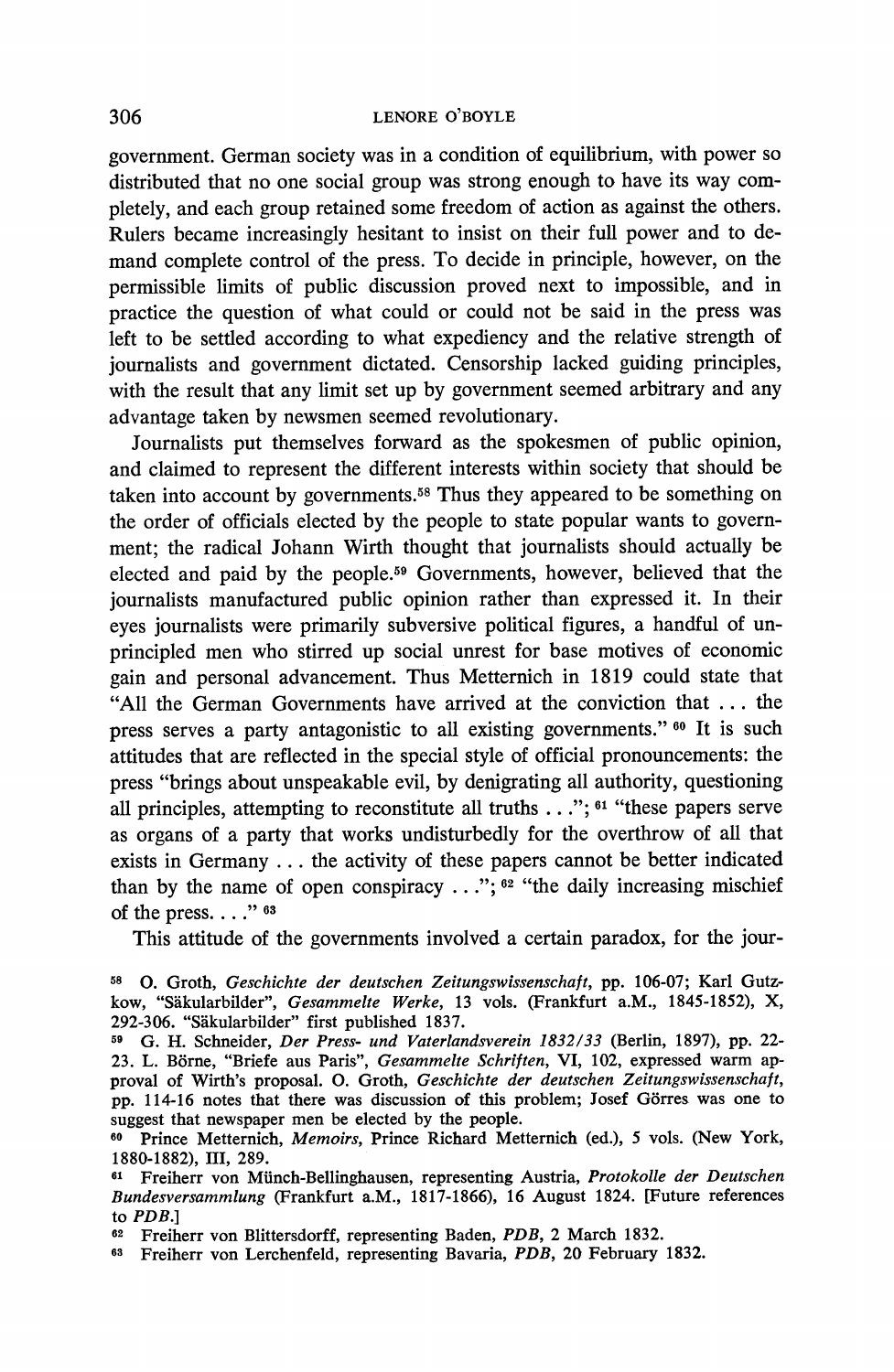nalists were feared as dangerous revolutionaries but at the same time despised as second-rate writers who represented no one. The Baden liberal Ludwig Häusser attributed the failure to create effective pro-government newspapers directly to the governments' unwillingness to take the press seriously. Governments hired journalists to defend their policies but then treated these men without respect or consideration, as if they were mere hack writers, and the natural consequence was that the official press was usually so dull and unintelligent as to be unreadable. Likewise governments refused to meet seriously the arguments used by opposition journalists, dismissing them as the ravings of Jacobins or subversives.<sup>64</sup>

The governments' fear is perhaps more understandable if it is remembered that formally constituted political parties were not permitted within the German Confederation and that journalism seemed to offer a means by which parties could be created. Newspapers could not be instruments of party in the same way as in France, but they could prepare for party life and serve as a substitute. In Germany the political press did in fact precede political association. The situation and some of its implications were analyzed by Marx:

See, they say, what firm, lasting, defined policies *English* and *French* newspapers have. They are based on actual life, they give the appearance of an existing formed power, they do not indoctrinate the people but themselves are the real doctrines of the people and its parties. You [the German newspapers], however, do not express the thoughts, the interests of the people, you first create them or rather you impute them to the people. You create party spirit. You are not its creations. Thus it is made a matter of reproach to the press first that no political parties exist, then that it tries to *correct* this deficiency and to create political parties. But this is obvious. Where the press is *young* the popular intelligence is *young*, and the political thinking of an awakening popular intelligence as expressed day-by-day will be less finished, less formed, more precipitate than that of a popular intelligence that has grown great and strong and self-conscious in political battles.<sup>65</sup>

It is accordingly clear why governments clung to censorship, and equally why censorship became a prime target of the liberals. The writer Gustav Freytag later wrote that no feature of the old regime was more frequently denounced than the censorship, and that the sharpest attacks did not express the true degree of bitterness felt.<sup>66</sup> In practice liberals did their best to make the censor's life difficult.<sup>67</sup> His position was almost impossible to fill to everyone's

<sup>&</sup>lt;sup>64</sup> Häusser's article on the press in Baden originally published in the Allgemeine Zeitung in April 1847 is reprinted in Leonhard Müller, Die politische Sturm- und Drangperiode Badens, 1840-1850, 2 vols. (Karlsruhe, 1905-1906), I, 127-34.

<sup>&</sup>lt;sup>65</sup> Marx-Engels, Gesamtausgabe, D. Rjazanov (ed.) (Frankfurt a.M., 1927-), Erster Abtheilung, I, Erster Halbband, 337. From the Rheinische Zeitung, 1 January 1843.

<sup>&</sup>lt;sup>66</sup> Gustav Freytag, Karl Mathy: Geschichte seines Lebens, 2nd ed. (Leipzig, 1872), p. 69.

<sup>&</sup>lt;sup>67</sup> Friedrich Bassermann, Denkwürdigkeiten, 1811-1855 (Frankfurt a.M., 1926), p. 35. An interesting special study is Karl Kruchen, "Die Zensur und deren praktische Anwendung bei rheinische Zeitungen in der vormärzlichen Zeit 1814-1848", Düsseldorfer Jahrbuch, XXXIV (1928), 1-136.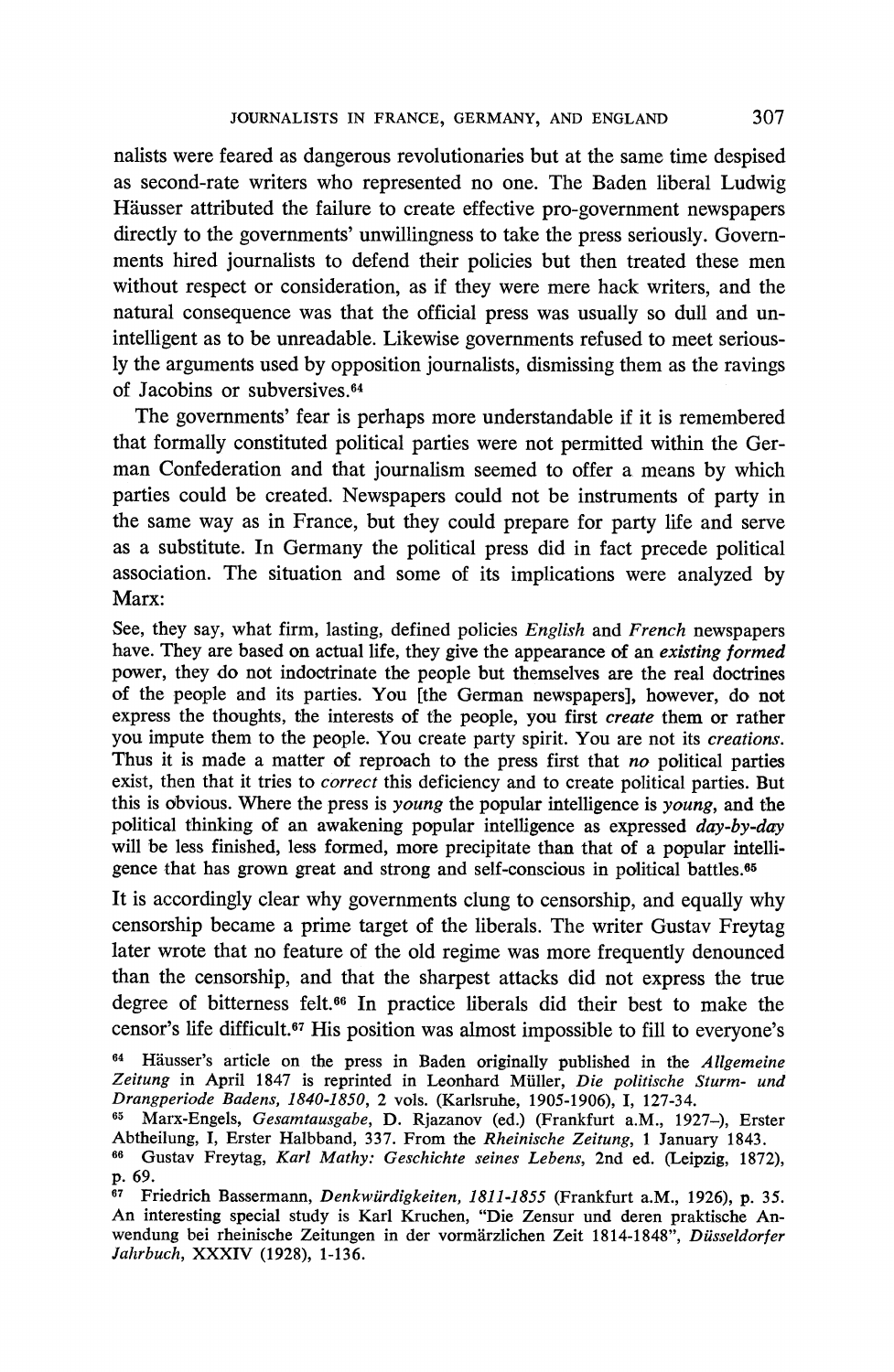satisfaction, and no one, as a rule, wanted the job. The governments could not afford a large enough staff at adequate pay, so often the duties of censor were added as an extra burden to an already fully-occupied official, with predictable results – he either neglected his duties as censor or was badly overworked. Censors were always insecure, particularly those in subordinate positions, since they could never be perfectly sure what could or could not be allowed. Theodor Mundt, when being prosecuted by the Prussian Government as a member of the literary group Young Germany, was relieved to learn that a special censorship for the group was being established: he wrote to his friend Gustav Kühne that "higher officials are entrusted with it. from whose anxiety one suffers less than when one deals with the regular censors who are themselves under strong control." 68 Karl Varnhagen von Ense noted disapprovingly that the Prussian censors cared very little about conscientiously excluding unfit material and were careful only with publications they thought the king might see.<sup>69</sup>

Discussion of censorship gave liberals the opportunity to present their political program. The arguments for press freedom usually started from the premise that man has the right to express his thought, that the exercise of this right is necessary if man is to attain his full human stature, and that denial of the right is accordingly immoral. Argument then moved to the political sphere. In the South German assemblies speakers claimed press freedom as a necessity of constitutional government.

Active participation in public affairs is the foundation of a representative constitution. But without a certain degree of free communication of thought such participation is not possible. ... Therefore it has long been recognized by all enlightened and thinking men that without freedom of the press every representative constitution is only a shadow without body which the first breath blows away.70

Speakers pointed out that the German people lacked experience in selfgovernment, hence needed the education in constitutional life that a free press could provide; without the press the people could not understand what their representatives were doing. Karl von Rotteck claimed freedom of the press as the foundation of all other freedoms, and quoted Sheridan, "'Better no Parliament than no freedom of the press!' " Rotteck went on:

It [the press] guarantees the nation a parliament always in session, in its larger part incorruptible, always sincere. It assures certain victory for truth and justice, without force, solely through the divine judgement of unfettered public opinion, through the directing authority of human reason.<sup>71</sup>

<sup>&</sup>lt;sup>68</sup> Edgar Pierson, Gustav Kühne, sein Lebensbild und Briefwechsel mit Zeitgenossen (Dresden, 1890), p. 34.

<sup>&</sup>lt;sup>69</sup> K. A. Varnhagen von Ense, *Tagebücher*, 2nd ed., 4 vols. (Leipzig, 1863), I, 58-59. 70 Freiherr von Liebenstein, Verhandlungen der Ständeversammlung des Grossherzogtums Baden, Second Chamber, 28 August 1820. [Future references to VSB.] <sup>71</sup> *VSB*, First Chamber, 12 July 1820.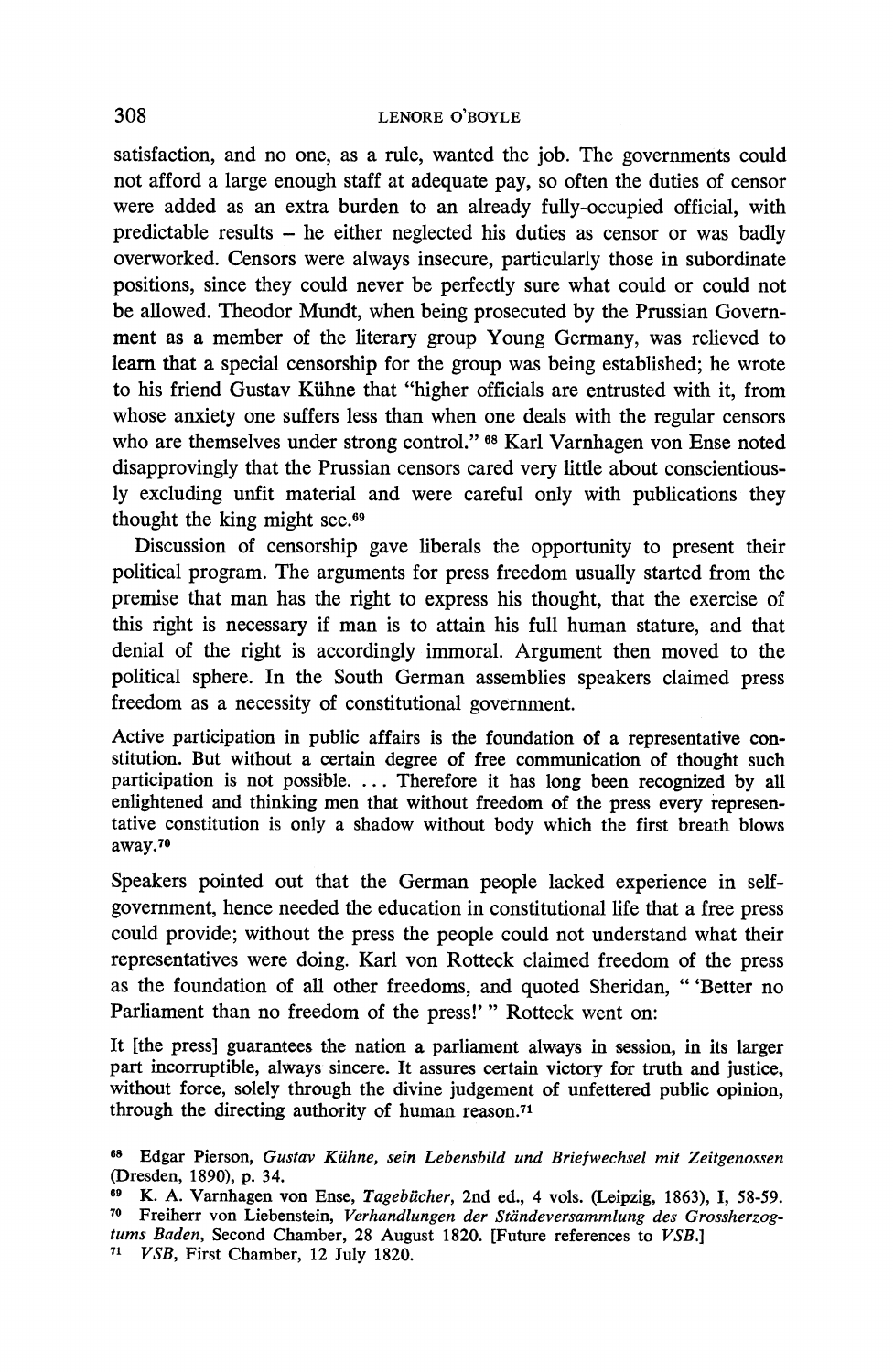It was argued that a free press was also important for governments. Without it governments could not learn the true state of public opinion and so risked ruling against the wishes of the people. By forbidding discussion governments simply discredited themselves. because their subjects believed that the prohibition stemmed from fear, and they sacrificed efficiency and reputation when they failed to check subordinate officials whose wrongdoing could have been exposed through the press.

Liberals insisted that impartial censorship was an impossibility, if only because the members of modern society did not share a set of common values. The censor did not represent right as against wrong or truth as against error. but merely his own or his government's opinion. Thus by its very nature censorship had to be arbitrary. To the argument that only censorship prevented the dissemination of lies, slander, and immorality, liberals replied that the solution lay in giving the newspaper press more rather than less freedom, so that responsible writers could refute unworthy colleagues. The press would provide its own best corrective "... the true and indispensable political court of censorship today consists solely in complete legal publicity and in complete legal freedom for the public opinion of the Fatherland...."  $72$ 

In their advice to their governments the liberals managed a rather fine balance between reassurance and threat. On the one hand they benignly assured the rulers that revolution would not result from the grant of press freedom since German subjects were peaceable and devoted to their princes: the grant of press freedom would only confirm their devotion. On the other hand there were more ominous references to the wisdom of forestalling revolution by timely concession. The people, it was said, revolted when they were forced to stifle their criticism, not when they were free to express it.

Governments were urged to submit to the inevitable. "What is ripe in the life of the people happens, however much a shortsighted policy may strive against it." Freedom of the press, said Adam von Itzstein in the Baden assembly, had become a magic word to the people, and it would avail misguided princes nothing to try to withhold it. "A spring, gentlemen, can be stopped up, but it breaks out again on all sides with more destructive force." 73 The liberals rightly sensed that governments were on the defensive. Rotteck pointed out that the governments conceded the virtues of a free press in the preambles of the very laws issued to restrain it.<sup>74</sup> The political climate had changed: "No king, no prince of the present day would permit himself the observation, I am the state." 75

<sup>72</sup> Karl Welcker, "Censur als Sittengericht", Das Staats-Lexikon, Karl Welcker and Carl von Rotteck (eds.) (Altona, 1848), III, 113.

<sup>73</sup> VSB, Second Chamber, 27 June 1831.

<sup>&</sup>lt;sup>74</sup> *VSB*, First Chamber, 12 July 1820.

<sup>&</sup>lt;sup>75</sup> Committee report on three motions regarding freedom of the press, made by Representative Hallwachs, Verhandlungen der Landstände des Grossherzogthums Hessens, Second Chamber, Beilagen, II, 461.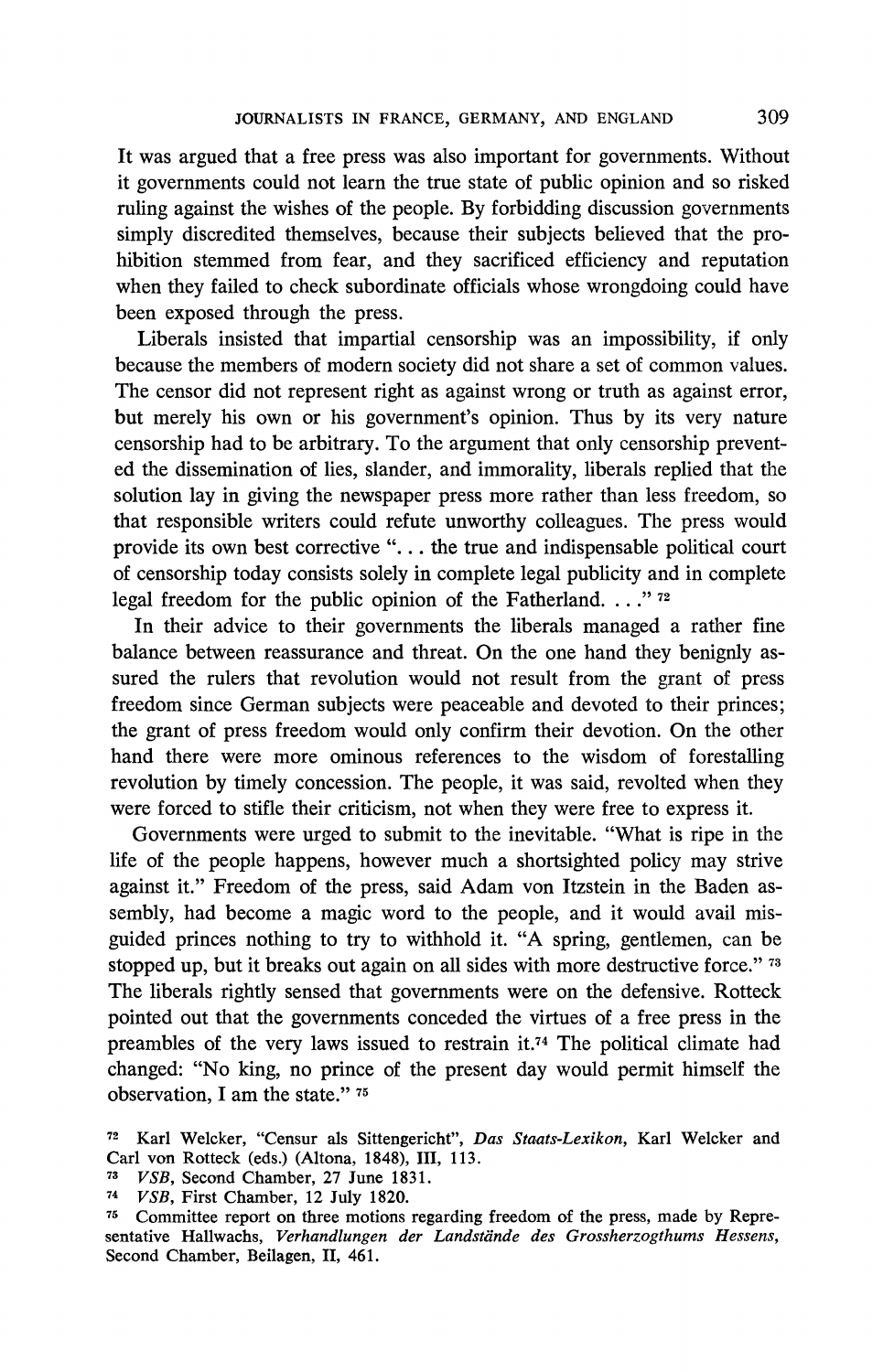On pragmatic grounds opponents argued that censorship was ineffective, or did more harm than good. The foreign press was not and probably could not be kept out of Germany, so Germans could read all that could not be printed at home, and worse. Moreover people believed nothing they read in the censored press, particularly praise of the government, so governments got no credit even when deserved. In reaction to the official press readers sought out another kind of newspaper, exciting and vulgar; German speakers sometimes distinguished between the "schlechte" press and the ordinary press, somewhat as Englishmen of the time talked of the "respectable" and the "unstamped" press. Liberals pointed out that German writers frequently had only the choice between displaying servility in the government press and catering to vulgarity in the sensationalist press, so that self-respecting men often avoided journalism altogether.<sup>76</sup> Karl Welcker, denouncing the irresponsible journalists, commented that this was the "essential misfortune of censorship, that only that kind of people make themselves heard in the newspaper, while a really honorable man seldom undertakes the important business of speaking to his people." <sup>77</sup> By leaving the newspaper field to the worst representatives of journalism the evils that censorship was designed to reduce were actually increased; governments "thus encouraged the darkness in which they [revolt, tumult, conspiracyl ripen to destructive outbreak".<sup>78</sup> Meanwhile governments, knowing what reserves of irresponsibility and even criminality had accumulated in certain circles, became increasingly committed to censorship because they dreaded the excesses that might follow its suspension.<sup>79</sup>

Censorship was also intimately connected with the question of German unity. Speakers usually placed the main blame for harsh press regulations on the German Confederation rather than the state governments. It was felt that the Confederation had taken the lead in repression, and that individual state governments had either had reluctantly to comply, or had been able to defend their repressive policies by pleading the necessity of submission to the Confederation. Accordingly much of the criticism of censorship regulations attempted to prove that the Confederation had exceeded its legal competence. This line of attack led straight to the central problem of German unification, and many speakers who argued for a free press did so on the grounds that only a free expression of opinion could bring about the moral and intellectual unity of the German people.<sup>80</sup> Nationalist sentiment expressed itself also in resentment

<sup>79</sup> Varnhagen von Ense, Tagebücher, I, 272.

<sup>76</sup> Karl Biedermann, Mein Leben und ein Stück Zeitgeschichte, 2 vols. (Breslau, 1886), I, 121-28; F. Bassermann, Denkwürdigkeiten, p. 208; Program of the Deutsche Zeitung as given in L. Müller, Sturm- und Drangperiode Badens, I, 179; Deutscher Liberalismus im Vormärz: Heinrich von Gagern Briefe und Reden 1815-1848, Paul Wentzcke and Wolfgang Klötzer (eds.) (Göttingen, 1959), p. 353.

<sup>77</sup> VSB, Second Chamber, 24 March 1831.

<sup>78</sup> Committee report of Representative Hallwachs, Verhandlungen der Landstände des Grossherzogthums Hessens, Second Chamber, Beilagen, II, 465.

<sup>80</sup> E.g. Emilie Uhland, Ludwig Uhlands Leben (Stuttgart, 1874), pp. 244-47.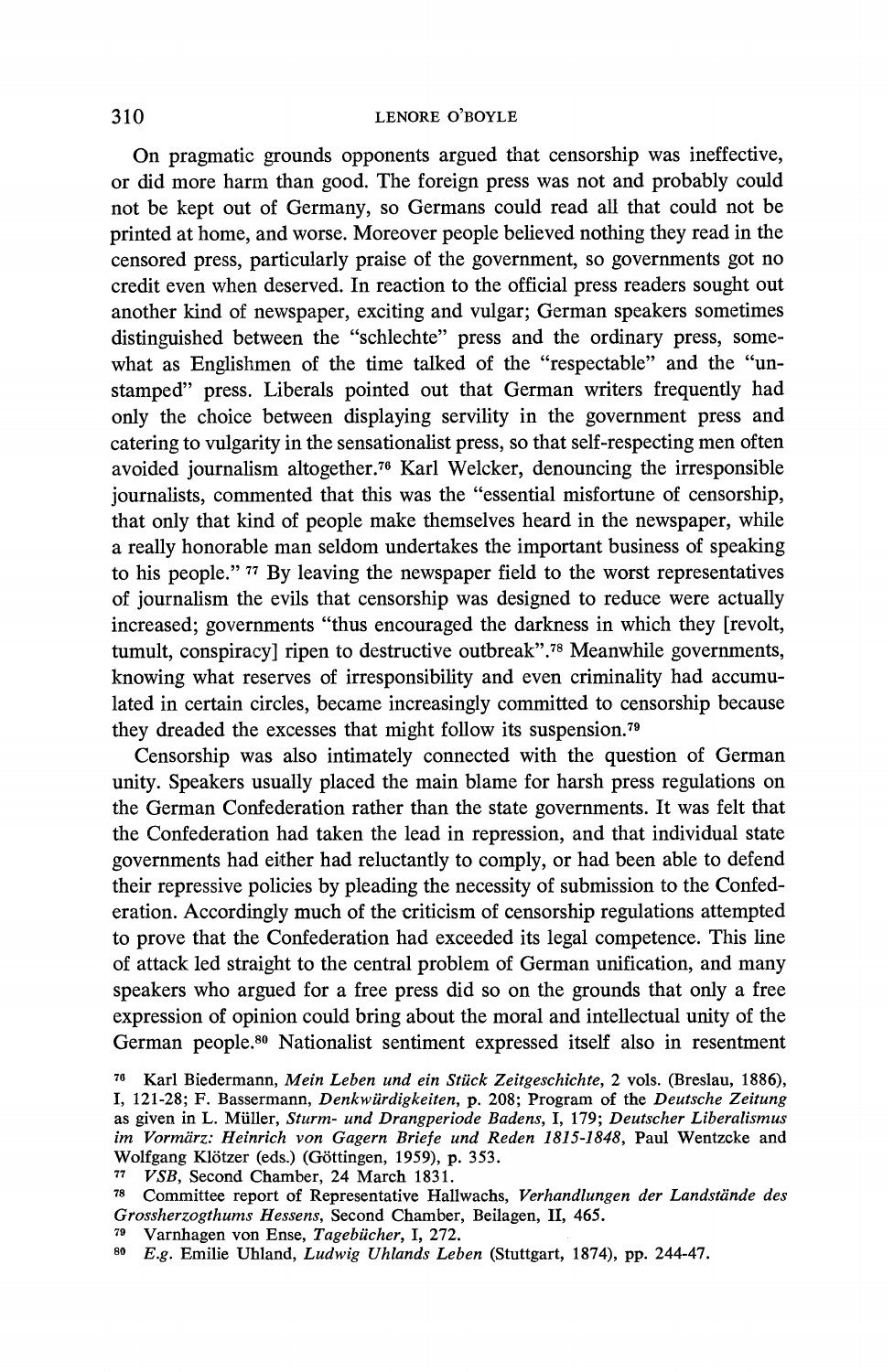over the humiliating contrast between the treatment of the press in Germany and elsewhere: "The Germans feel the shame of being the only one among the educated peoples of Europe who lacks freedom of the press."<sup>81</sup>

Was the typical journalist the committed fighter for freedom pictured by liberals and feared by governments? In actuality many journalists wrote indifferently for whatever side paid best. Many, however, were principled liberals, and certainly the journalist himself stood to gain from a freer, more open society. He came as a rule from a relatively poor family and had probably made sacrifices to attend a university.<sup>82</sup> He had prepared himself for one of the professions or for state service, and sometimes had practised his profession or worked for a government before turning to journalism.<sup>83</sup> In many cases he would have found his progress blocked because of his poverty, or because the good positions were monopolized by the wealthy, or because he resented the reactionary governments and in turn was distrusted by them: the state, fearful of liberalism in the universities, at times expelled the students it suspected, and such expelled students were natural recruits for opposition journalism.<sup>84</sup> For this kind of frustrated intellectual journalism offered a career of sorts, probably in many cases intended to be only temporary. At best it was not a career that brought great rewards in German society. Given the restricted sale of newspapers and the conditions of publishing, the journalist could not earn very much money and his social status was low.<sup>85</sup> Learning

<sup>82</sup> In regard to the extent of university attendance, the reader of L. Salomon, *Geschichte* des deutschen Zeitungswesen, III, cannot but note the high percentage of editors with the title of Dr. or Professor. Though one must bear in mind H. Laube's remark, "Erinnerungen", Gesammelte Werke, XL, 243: "... in Leipzig, every writer was called Doctor.  $\ldots$ "

83 The editors listed by L. Salomon, Geschichte des deutschen Zeitungswesen, III, in almost all cases were originally professors, civil servants, pastors, lawyers, librarians, or military officers. The same picture is given by studies more restricted in scope:  $e.g.$ Werner Hanspach, Die periodische Presse der Stadt Dresden in der ersten Hälfte des 19. Jahrhunderts (Dresden, 1939); E. D. Witzleben, Geschichte der Leipziger Zeitung (Leipzig, 1860). Kurt Brunöhler, Die Redakteurs der mittleren und grösseren Zeitungen im heutigen Reichsgebiet von 1800 bis 1848 (Leipzig, 1933), on the basis of a study of ninety editors, concludes that editing was increasingly becoming a full-time occupation, that the greater number of editors came from the middle class, mainly from families of teachers and pastors, and that most had a university education. It must be born in mind, of course, that those journalists who did not rise to the rank of editor were probably in most cases from less educated and socially respectable backgrounds, but it seems safe to claim, in view of the nature of the profession and the structure of German society, that the great majority must have come from the lower middle class at least, and enjoyed a decent education.

84 K. Gutzkow, "Vergangenheit und Gegenwart", Gutzkow's Werke, III, 165-66.

85 L. Salomon, Geschichte des deutschen Zeitungswesen, III, 334, suggests that an idea of the public evaluation of the journalist can be gathered from a Prussian ordinance of 1848 that placed newspaper correspondents in the same category as those who rented out furnished rooms as a means of livelihood. Writing in the 1850's, the moderate liberal August Lammers described the press as in universal disrepute before 1848:

<sup>81</sup> Varnhagen von Ense, Tagebücher, IV, 197-98. Also F. Bassermann, Denkwürdigkeiten. p. 33.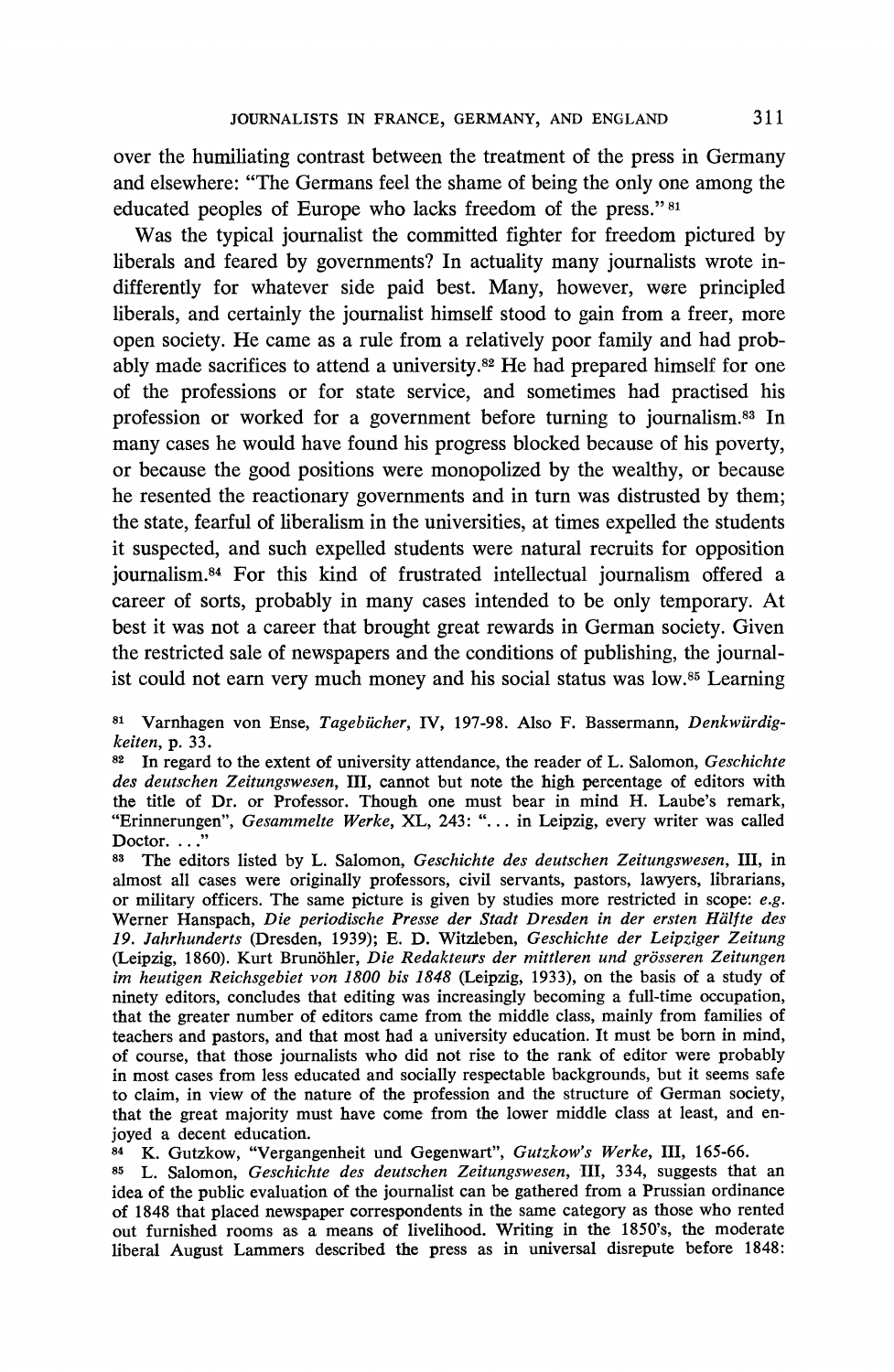in itself did not provide direct entry into higher social circles; the German nobility had never cultivated artists and men of learning as had the French.<sup>86</sup> There is then nothing surprising in finding that the image of the iournalist was so often associated with liberalism.

Insofar as the journalist played a political role it had to be, in Germany's political conditions, that of a teacher rather than a political leader. The point becomes clear through comparison with France. Börne in 1830 noted that Thiers, who had come to Paris as an unknown and who was barely thirty vears old, had just been appointed Under Secretary of Finance, and he commented. "It is just as if Heine or Menzel or I had become a minister. And what are we?" <sup>87</sup> In the absence of representative institutions and free party life the German iournalist had nothing like the political power of the French. Nevertheless he could play a political role, that of liberal theorist and prophet of the middle class.

The respect in which the German journalist most resembled his French counterpart was in the imprecise definition of his occupation. Journalism seems to have been a refuge more often than a choice. Towards the end of the century the liberal Karl Biedermann wrote of this earlier period:

The proverbial description of the writer for the daily press as a "man who had failed" was far truer then than today. Preparation for the profession of journalism by deliberately adopting an appropriate plan of study ... which is increasingly the rule today, was very rare at that time. A certain widespread desire "to have one's say" seemed sufficient to enter upon the career of publicist.<sup>88</sup>

Writers of the press frequently moved from journalism to another occupation and back again, or attempted to combine journalism with creative writing or scholarship. The representative figure of the eighteenth-century newspaper had been the reporter who passes along facts without comment, and the typical figure of the second half of the nineteenth century was to be the powerful editor of the great daily. The journalist of our period was typically the Schriftsteller, the man of letters, at once artist, professor, and political thinker.

<sup>&</sup>quot;Today at least no one would any longer assume or say that he was too good to write for the newspapers.... The world has ceased to regard the writer for the daily press as a man who has learned nothing better. The press is no longer the last refuge open to those whose careers have been destroyed." "Zeitungswesen", Deutsches Staats-Wörterbuch, J. C. Bluntschli (ed.) (Stuttgart, 1857), XI, 290-91.

<sup>86</sup> William Jacob, A View of the Agriculture, Manufactures, Statistics, and State of Society of Germany, and Parts of Holland and France (London, 1820), p. 231; Henry Dwight, Travels in the North of Germany, in the Years 1825 and 1826 (New York, 1829), p. 63; Orie Long, Literary Pioneers: Early American Explorers of European Culture (Cambridge, Mass., 1935), pp. 122-23.

<sup>87</sup> L. Börne, "Briefe aus Paris", Gesammelte Schriften, V, 46.

<sup>88</sup> K. Biedermann, Mein Leben, I, 126.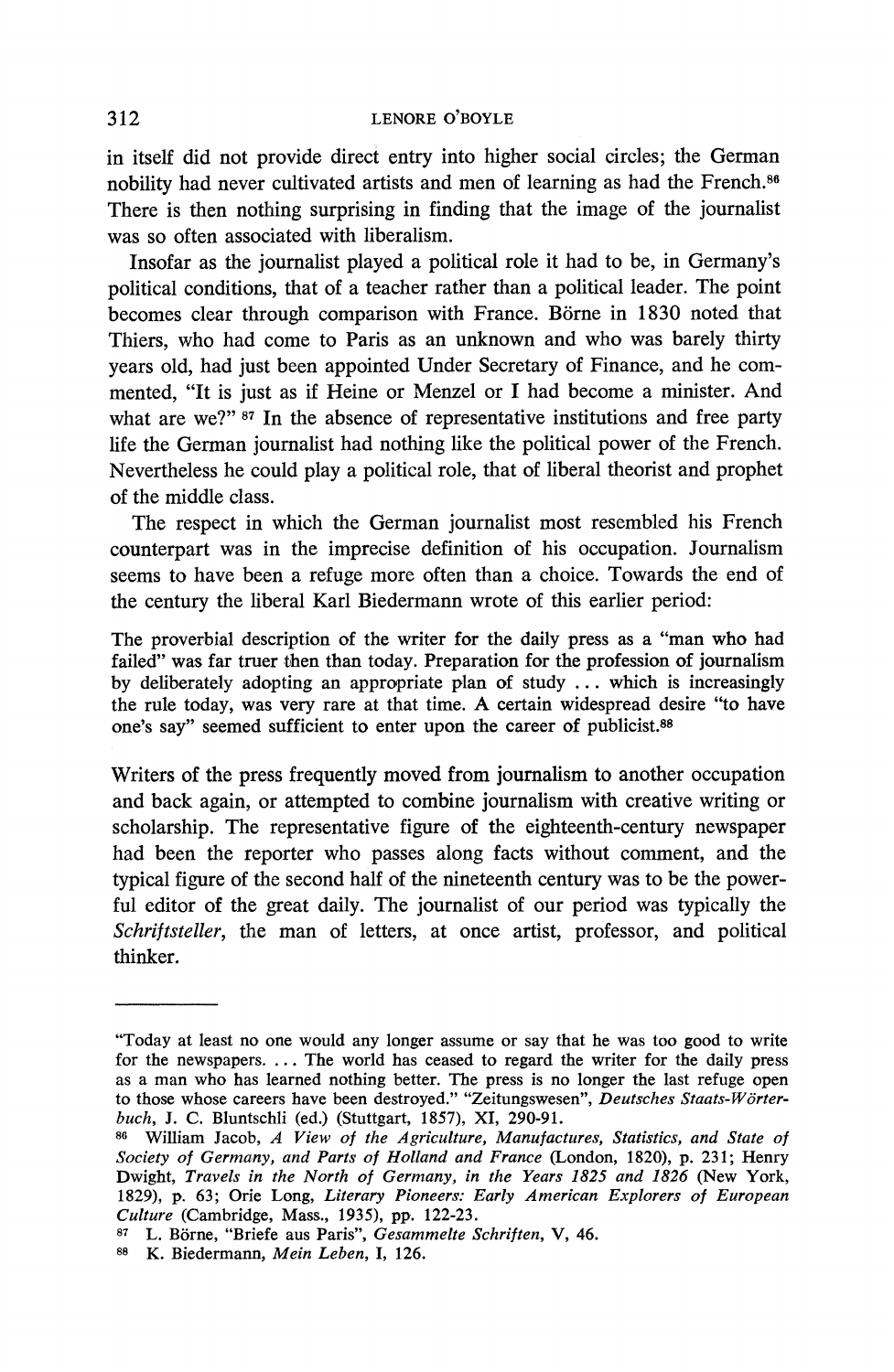#### **ENGLAND**

English journalism in this period came close to attaining full development as a profession. By mid-century it was a socially respectable, full-time occupation, distinct from other occupations, and with its own code of professional ethics. This development came with the growth of what was commonly designated the "respectable" press, the great daily newspapers typified by The Times. The "respectable" press was itself a product of English industrialization. The new middle class formed a wide literate public that wanted both political and economic news, so that for the first time it became possible for a daily newspaper to attract enough readers and enough advertisers to be self-supporting, without reliance on either political subsidies or unworthy methods of journalism.

This commercialization made it possible for the journalistic profession to mature. The wealth of the press was the chief factor. The great papers, led by *The Times*, began to pay high salaries so that better men were attracted to the field, and the reporter could live on a social level not too out of line with that of the established professions. The wealth of the press also made possible improvement in professional ethics; when the financial rewards of honest reporting were so high, blackmailing individuals and selling one's convictions to politicians seemed unnecessary. The idea became established that the primary function of a newspaper was to report the news accurately and not to slant it for political purposes: *The Times* from 1803 on refused political subsidies.<sup>89</sup> In addition, writing for the press became increasingly a full-time occupation rather than accessory to another or a step on the way to something better. The journalist could now be more readily distinguished from the printer, the law student, and the professional man of letters. It took some time, certainly, before reputable men were willing to associate themselves openly with journalism. Even the first great editor of The Times, Thomas Barnes, a university graduate and one of more than average culture, met with considerable social discrimination, and a man like Thackeray for years thought it necessary to use a pseudonym for his writings in the press. Similar cases could be multiplied. By mid-century, however, journalism had in general attained a measure of respectability.

It was important that the development of industry in England made it easier than elsewhere to separate journalism from politics. A commercialized press made it possible and profitable for the journalist to devote himself permanently to his job without being tempted to use it as a means to political office. Moreover the general abundance of career opportunities in business and the professions diverted men from preoccupation with political office, and thus militated against repetition of the French pattern of revolutionary politics. The contrast was remarked by the French historian Élie Halévy who,

89 The Times, London, The History of The Times, 4 vols. (London, 1935-1952), I, 122.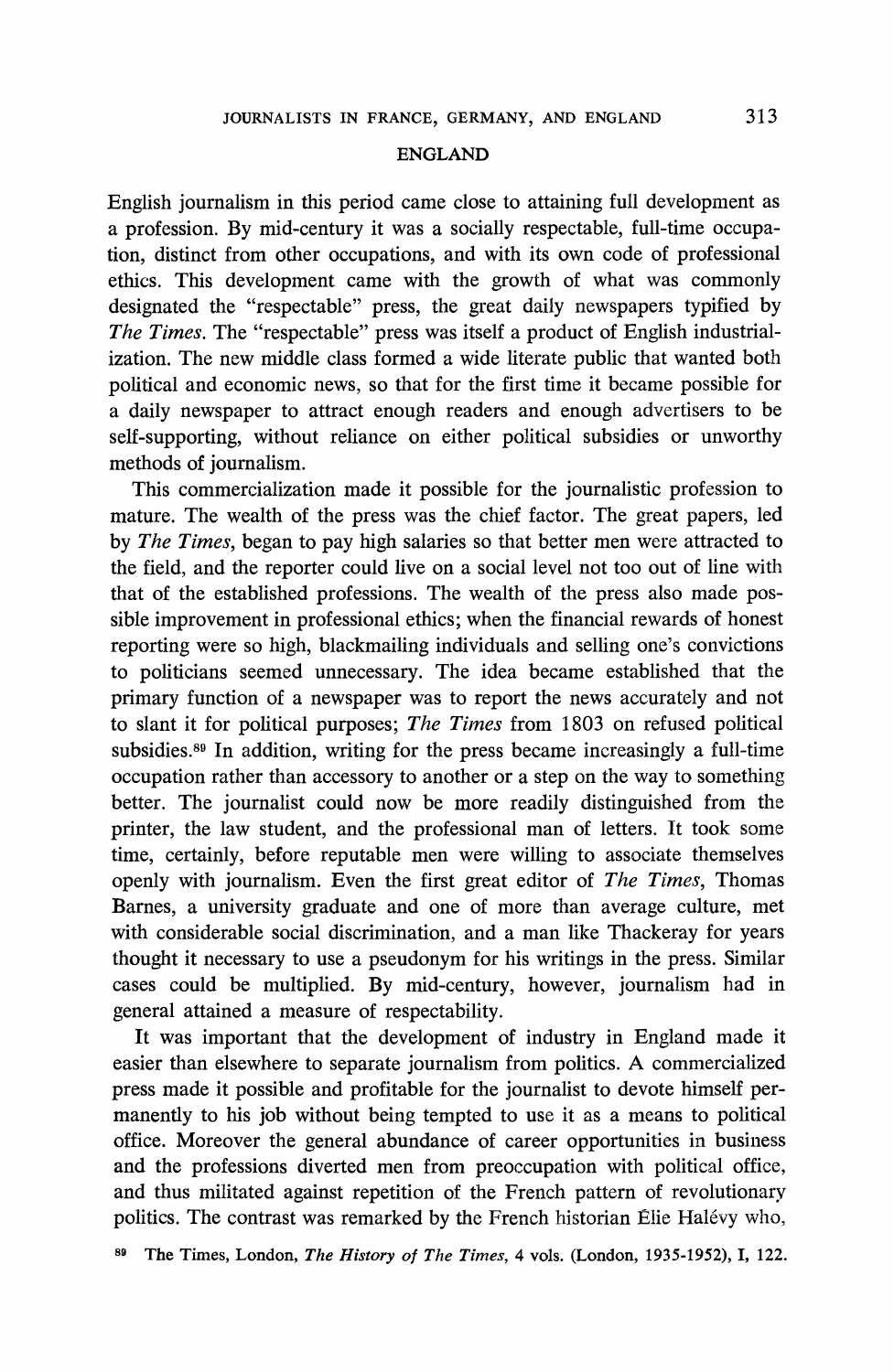writing of England after the passage of the 1832 Reform Bill, observed that there was nothing "of that fury with which in France the classes new to power stormed the citadel of government and when once installed in power disputed among themselves the precarious tenure of office." <sup>90</sup>

The character of English politics, moreover, precluded the journalists' assumption of a political role comparable to that of the German or French writer. The English journalist, operating within long-established institutions of representative government, could certainly not be a type of political prophet, as the German iournalist tended to be. The French model was also unlikely because of the greater stability of English political life, which rested on consensus as to what constituted legitimate government, and on agreement as to the way in which power was to be transferred from ministers who had lost public confidence to an alternative group of leaders. In the absence of a fully-developed party structure the system was imperfect, but it worked well enough so that the French kind of revolutionary politics, in which the press took so large a part, could be avoided.

There was, however, a newspaper press in England that must be recognized as essentially political. This was the "unstamped" press, quite distinct from the "respectable" press, and with an even larger circulation.<sup>91</sup> Written by and for the lower classes, it expressed the discontent of a large, wretched laboring class suffering the full impact of rapid industrialization; this press was described by a knowledgeable French observer as "nothing more than a weapon of war".<sup>92</sup> It did not have the same function as the political press in France, since there political conflict was largely confined to one class, nor was it equivalent to the kind of thing seen in eighteenth-century England when elements of the governing class intermittently used the press to win support from the lower orders. Rather the radical press spoke for the emerging proletariat, the laborers who were becoming conscious of themselves as a group with common economic interests and were attempting to organize as a class. The press assumed particular importance for the working class, since there were heavy restrictions on labor's right to organize, violence was self-defeating, and periodical publications offered practically the only means of protest and organization. Hence freedom of the press became one of labor's chief demands. Faced by oppressive libel laws and taxes designed to keep up the price of newspapers, the lower class defined freedom of the press quite differently from writers for the "respectable" press. For men like Barnes it meant chiefly economic independence and freedom from political subsidy.

<sup>&</sup>lt;sup>90</sup> Élie Halévy, The Triumph of Reform, 1830-1841 (London, 1950), p. 265.

<sup>&</sup>lt;sup>91</sup> E. P. Thompson, *The Making of the English Working Class* (New York, 1964), pp. 718-19. See also W. H. Wickwar, The Struggle for the Freedom of the Press, 1819-1832 (London, 1928).

<sup>&</sup>lt;sup>92</sup> Léon Faucher, "La presse en Angleterre", Revue des deux mondes, quatrième série, VII, (1 September 1836), 695.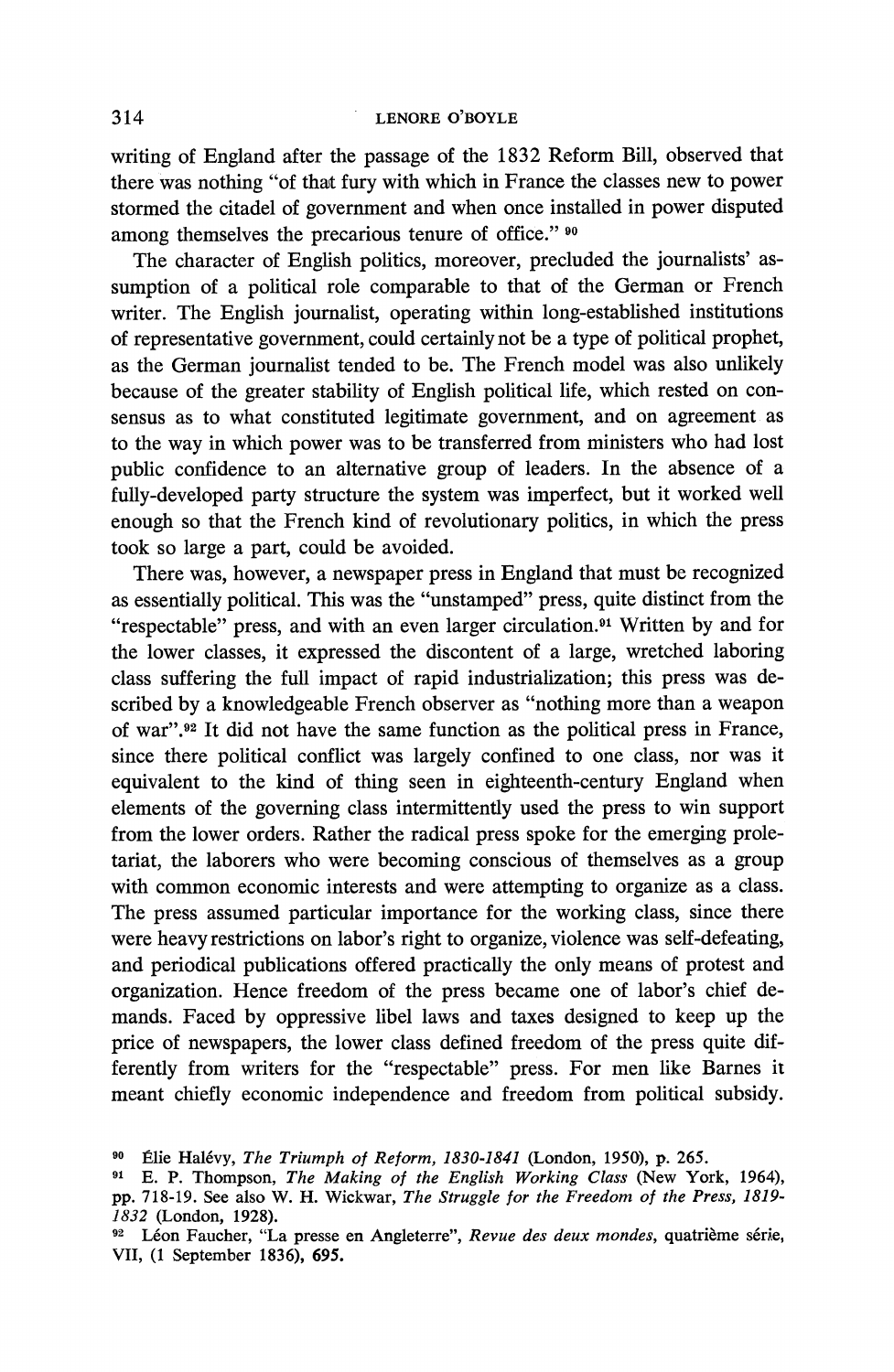For the workers, freedom of the press came to mean immunity from prosecution for criticizing the government, and freedom from taxes that made newspapers too expensive for the laborer to buy.

In the circumstances it was natural that leadership of the working class fell very largely to the journalists. Frequently they combined a number of callings: a man like William Cobbett, for example, was not permitted to be only a journalist, but was forced by events to be a political leader and organizer as well.<sup>93</sup> Comparison can perhaps be made with German journalists of the same period, but the Germans were not revolutionaries; they wanted to liberalize society and government so that they might benefit from the resulting freedom to advance themselves in the world. English journalists of the working-class press stemmed mainly from the class of artisans and skilled laborers, and they were in the main a group seriously committed to the cause of the workers and involved in the struggle in the most direct way.<sup>94</sup>

The radical press owed its existence to the conditions of early industrialization; eventually it declined as industry developed, and many of the evils prevalent in the first part of the century proved to be transient rather than permanent features of the capitalist system. Earlier workers had responded with incomprehension, violence, and bitter attacks on the social order in their press. To the governing class the working-class journalists had seemed the most desperate revolutionaries; as German governments thought any questioning of their political monopoly a threat to civilization itself, so the wealthy in England tended to regard criticism of their traditional social privileges as no less than criminal subversion of religion and morality. As the century progressed the laborers adjusted to the new conditions and began to develop peaceful means to win reforms, and this change was reflected in their press. Accordingly the governing class, reassured as well by having held the line at moderate suffrage reform in 1832, grew less alarmed at working-class agitation. After 1832 there was a growing conviction, particularly among the Radicals, that the working class needed to be educated politically, and the stamp tax came to be opposed as a "tax on knowledge". Working-class and Radical agitation led to a reduction in the stamp tax, and the "unstamped" press proved to have been only a temporary feature of working-class politics.

The profession of journalist by mid-century, then, was in general characterized by respectability. What it lacked was prestige. One reason for this was that in the process of freeing themselves from direct reliance on political subsidy the great dailies had become dependent upon the public; it was obvious that, with sales and advertising crucial, no newspaper could long sustain a position that led to loss of readers. This aspect of the press led to serious criticism by the Radicals; they saw that newspapers were too com-

 $94$ Ibid., p. 745.

<sup>&</sup>lt;sup>93</sup> E. P. Thompson, *English Working Class*, pp. 623, 674, 757-58.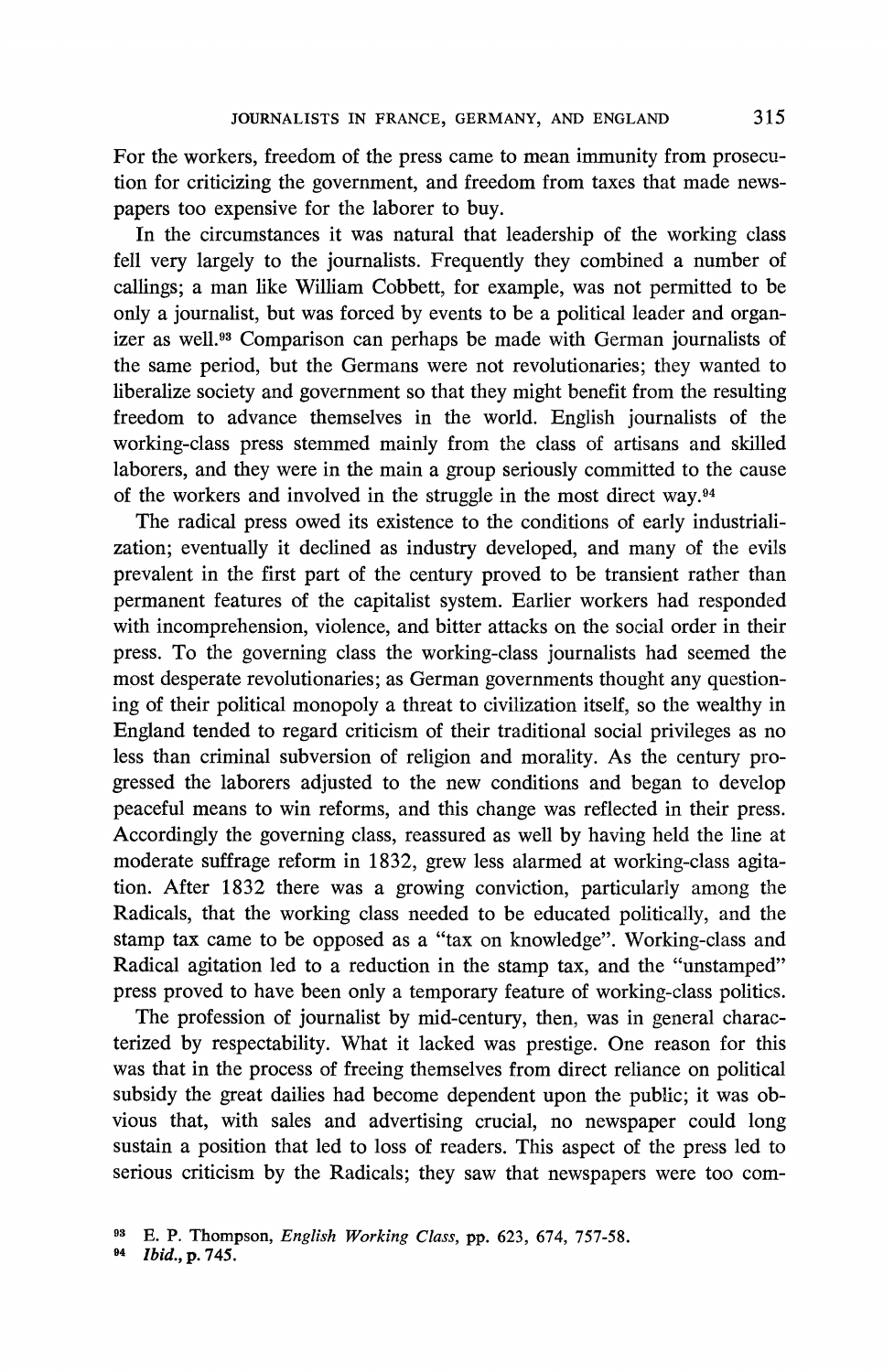mercialized to fulfill the function of educating the mass of the people.<sup>91</sup>

Against this background judgments like that of John Stuart Mill become understandable:

You know in how low a state the newspaper press of this country is. In France the best thinkers & writers of the nation, write in the journals & direct public opinion but our daily & weekly writers are the lowest hacks of literature, which when it is a trade, is the vilest  $\&$  most degrading of all trades, because more of affectation & hypocrisy,  $\&$  more subservience to the baser feelings of others, are necessary for carrying it on, than for any other trade, from that of a brothelkeeper upwards.  $.96$ 

In France the newspapers, for all their venality, long remained the forum for a political discussion pitched at a comparatively high level, often written by men of intellectual distinction who knew themselves to be addressing a small. educated public. Thus the French journalist retained a kind of eminence and importance denied his English counterpart. The price of this eminence was incomplete professionalization; the French journalist was politician and artist as well as a writer for the daily press. In England journalists in the main continued to have only an indirect relationship to government. The support of The Times was important for any ministry, as Barnes had good cause to know from the attentions paid him by major political figures. The Times nonetheless was a commercial paper dependent on sales and consequently very limited in the extent to which it could hope to form rather than reflect opinion; there seems no reason to doubt Barnes' sincerity when he wrote of The *Times'* opposition to the Poor Law of 1834: "'Having never myself been impressed with the idea of that enormous power of the Times to which you refer I never for a moment supposed that we could prevent a measure from being carried which Parliament had thru a thousand channels been prepared to support.'" <sup>97</sup> While safe seats in Parliament were sometimes given to deserving newspaper supporters,<sup>98</sup> the press never became a stepping-off place for a political career to the same extent as in France. Barnes himself never entered politics in a formal way, and he strongly disapproved of journalists who did.<sup>99</sup>

This limitation of political activity and influence on the part of English journalists, partly self-assumed and partly imposed by society, had as its effect the isolation of newspaper men from the social circles where important political decisions were made. Edward Bulwer Lytton wrote that the journal-

<sup>99</sup> D. Hudson, Thomas Barnes, p. 62.

<sup>&</sup>lt;sup>95</sup> E.g., Westminster Review, XVIII (No. 35, 1833), 200-01, 206; XXXVII (No. 2, 1842), 416.

<sup>&</sup>lt;sup>96</sup> J. S. Mill, "The Early Letters of John Stuart Mill 1812-1848", Francis E. Mineka (ed.), The Collected Works of John Stuart Mill, v. 2, 3, 12, 13 (Toronto, 1963-), XII, 38-39.

<sup>&</sup>lt;sup>97</sup> Quoted in a letter to Denis Le Marchant, Lord Brougham's secretary, in Derek Hudson, Thomas Barnes of 'The Times' (Cambridge, England, 1943), p. 72.<br><sup>98</sup> History of The Times, I, 228.